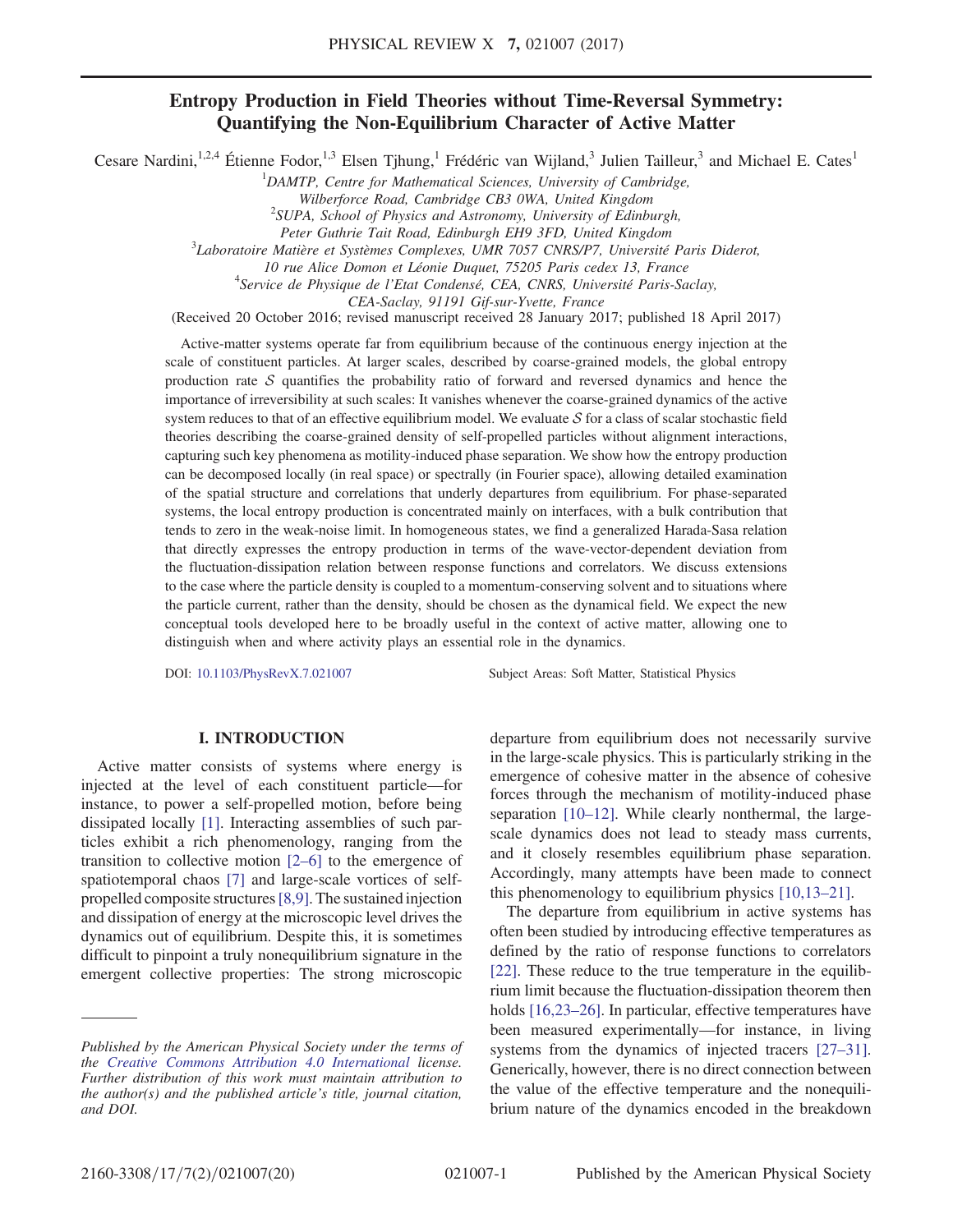of time-reversal symmetry (TRS). Another characteristic feature of nonequilibrium systems is the emergence of steady-state currents, whose study has long been of interest [\[32](#page-17-1)–37]. On the other hand, TRS breakdown in a steady state is, in general, quantified by the global entropy production rate  $S$  [\[38\].](#page-17-2) This can be found, even far from equilibrium, directly from the probability ratio of each realization of the dynamics to its time-reversed counterpart [38–[41\].](#page-17-2)

The possibility that temporal or spatial coarse graining of a nonequilibrium system can restore or partially restore TRS, creating an effective equilibrium dynamics, has been theoretically addressed in a number of different studies [\[42](#page-17-3)–47]. So far, however, only a few of these address active matter directly [\[10,48](#page-16-4)–52]. Our goal in the present work is to understand the connection between emergent phenomena, such as phase separation, and the existence of irreversibility at coarse-grained scales. We address this question by studying the entropy production of stochastic field theories, which describe, at the coarse-grained level, active systems undergoing motility-induced phase separation. Importantly, we progress beyond the evaluation of the global entropy production rate, which, in a steady state, is a single number  $S$ , to address the more detailed question of how this is built up of contributions from different regions of real space or reciprocal space. This allows us to develop tools for quantifying deviations from equilibrium in a locally or spectrally resolved fashion, leading to new insight.

To capture the collective physics of self-propelled particles, various continuum theories have been proposed based either on coarse-graining procedures or on symmetry arguments [\[1\]](#page-16-0). A prototypical example is "Active Model B" [\[53\]](#page-17-4), which describes diffusive phase separation between two isotropic phases of active matter at different particle densities. It captures, in stylized form, the coarse-grained manybody dynamics of active particles with either discrete [\[10,21\]](#page-16-4) or continuous [\[54,55\]](#page-17-5) angular relaxation of their selfpropulsion direction. (Such particles can phase separate even when their interactions are purely repulsive [\[12\]](#page-16-7).) Within a gradient expansion of the particle density field  $\phi(\mathbf{r})$ , at zeroth order, a bulk free-energy density  $f(\phi)$  can be constructed, thus providing a mapping to equilibrium [\[10\]](#page-16-4). But at the square-gradient level, the mapping to equilibrium is lost and TRS is broken [\[53,54\]](#page-17-4). Active Model B thus adds minimal TRS-breaking gradient terms to Model B, which is an equilibrium square-gradient theory widely employed in the theory of critical phenomena [\[56,57\].](#page-17-6) This resembles how the KPZ equation [\[58\]](#page-17-7) was constructed, by extension of the Edwards-Wilkinson model [\[59\],](#page-17-8) as a prototypical nonequilibrium model of interfacial growth.

The methods used to quantify entropy production rely on path integral representations of stochastic PDEs and weaknoise large deviation theory [\[60](#page-17-9)–64]. These have recently been used to address the macroscopic behavior of diffusive systems [\[35,65\]](#page-17-10). In that context, several stochastic field theories associated via suitable coarse graining [\[66](#page-18-0)–69] with lattice [\[35,63,70\]](#page-17-10) and continuum models [\[64\]](#page-18-1) have been considered, and large-deviation results for both density [\[35,64\]](#page-17-10) and current [\[32,35,65\]](#page-17-1) have been obtained. Other results on stochastic thermodynamics and fluctuation theorems for field theories have been offered [71–[74\].](#page-18-2)

In Sec.[I](#page-0-0), we give a brief review of Active Model B. Then in Sec. [III](#page-2-0), we define the global entropy production rate  $S$  from the probability of observing a realization of the fluctuating density field  $\phi(\mathbf{r}, t)$ . A success of S is to capture in a single number the importance of nonequilibrium effects in a steady state. However, a nonzero value does not allow straightforward physical insight into where or how TRS is broken in the coarse-grained dynamics. To rectify this problem, we introduce a spatial decomposition of the entropy production that allows us to locally resolve the nonequilibrium effects of activity. For a phase-separated state of Active Model B, we find that the main contribution arises from the interfaces. On this basis, one might be tempted to assume that, in homogeneous phases, the nonequilibrium nature of the dynamics becomes unimportant, yielding effective equilibrium behavior [\[10,55\]](#page-16-4). But in fact this holds only at the mean-field level and is broken by fluctuations, as we show, both directly and by constructing a spectral decomposition of the entropy production. This decomposition generalizes the Harada-Sasa relation (HSR) [\[47\]](#page-17-11) to active field theories; the HSR relates  $S$ to violations of the fluctuation-dissipation relation. The experimental feasibility to measure entropy production from HSR has already been proven [\[75](#page-18-3)–77], while its application to many-body active-matter systems is still elusive. We finally extend our approach to more general systems by considering (in Sec. [IV](#page-8-0)) a diffusive active density field coupled to a momentum-conserving fluid (Active Model H) and (in Sec. [V\)](#page-10-0) a diffusive model in which the mean current J has nonzero curl (Active Model  $B+$ ). In the latter case we can choose whether to calculate S from  $\phi(\mathbf{r}, t)$  as before, or from  $J(r, t)$  which now contains more information. The results differ, which shows that the entropy production depends on what variables one chooses to retain in a coarse-grained description. In Sec. [VI](#page-10-1), we give our conclusions.

#### II. ACTIVE MODEL B

<span id="page-1-0"></span>We consider a conserved, scalar phase-ordering system at the fluctuating hydrodynamics level. Based on symmetry grounds, the simplest dynamics of its order parameter field  $\phi(\mathbf{r}, t)$  satisfies

$$
\dot{\phi} = -\nabla \cdot \mathbf{J}, \qquad \mathbf{J} = -\nabla \mu + \mathbf{\Lambda}, \tag{1}
$$

<span id="page-1-1"></span>where **J** is a fluctuating current and  $\Lambda$  a spatiotemporal Gaussian white noise field satisfying

$$
\Lambda = \sqrt{2D}\Gamma; \quad \langle \Gamma_{\alpha}(\mathbf{r}, t) \Gamma_{\beta}(\mathbf{r}', t') \rangle = \delta_{\alpha\beta} \delta(\mathbf{r} - \mathbf{r}') \delta(t - t'). \tag{2}
$$

Here, the noise strength  $D$  is the ratio of the collective diffusivity to the collective mobility; the latter has been set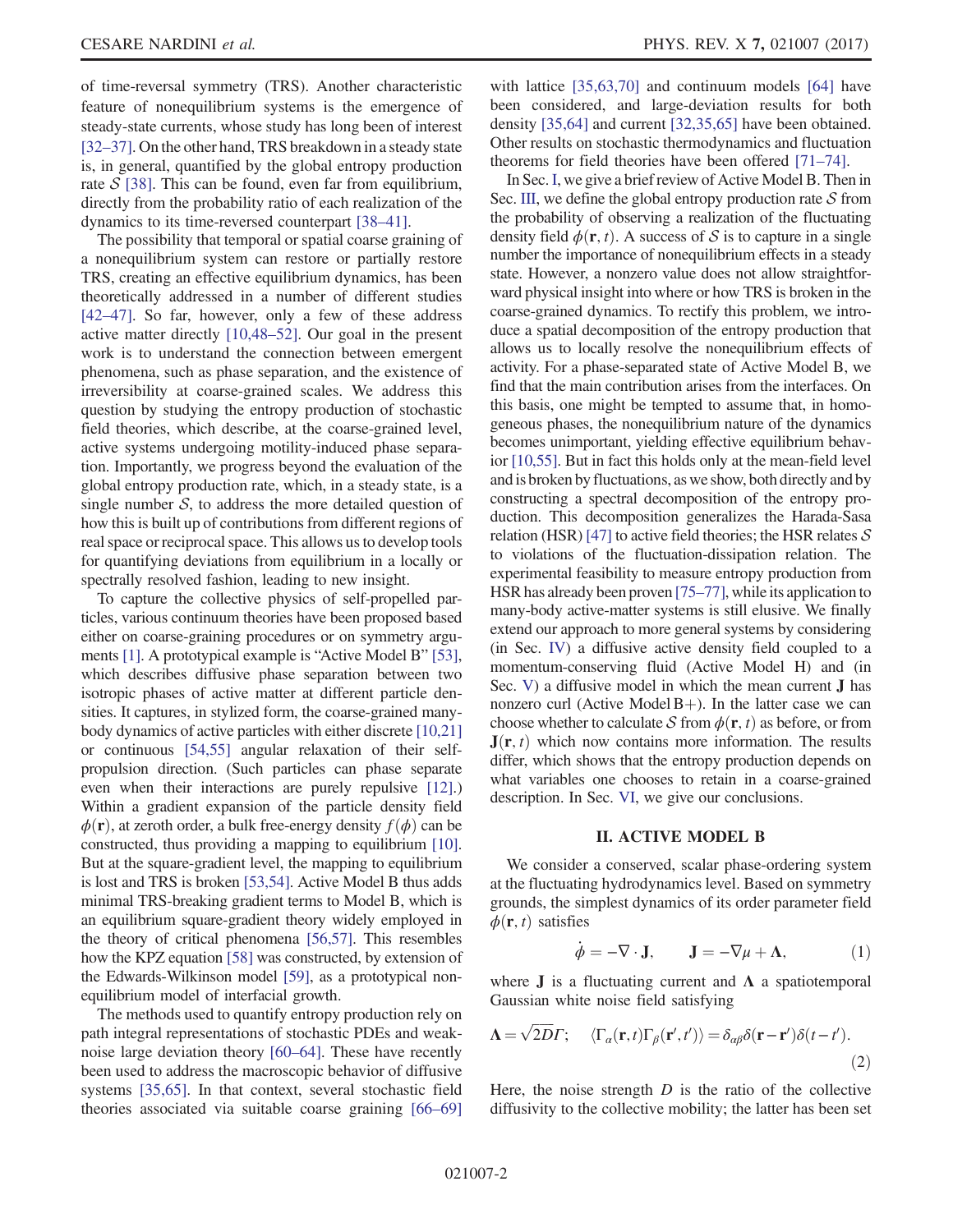to unity in Eq. [\(1\)](#page-1-0). For systems en route to equilibrium, the deterministic part of the current takes the form

$$
\mathbf{J}_d \equiv -\nabla \mu, \qquad \mu = \mu_E \equiv \frac{\delta \mathcal{F}[\phi]}{\delta \phi}.
$$
 (3)

<span id="page-2-6"></span>This is Model B [\[56,57\].](#page-17-6) The chemical potential  $\mu_E$  derives from a free energy  $\mathcal{F}[\phi]$ , which is conveniently chosen to be of the  $\phi^4$  type be of the  $\phi^4$  type,

$$
\mathcal{F}[\phi] = \int \left[ f(\phi) + \frac{\kappa}{2} |\nabla \phi|^2 \right] d\mathbf{r},\tag{4}
$$

$$
f(\phi) = \frac{a_2 \phi^2}{2} + \frac{a_4 \phi^4}{4}.
$$
 (5)

Phase separation then arises, at the mean-field level, whenever  $a_2 < 0$ ; here,  $a_4$  and  $\kappa$  are both positive.

<span id="page-2-1"></span>For a class of phase-separating active-matter models, it has been argued that the main effect of the activity can be captured at the fluctuating hydrodynamic level by an additional contribution to the chemical potential given, in its simplest form, by

$$
\mu = \mu_E + \mu_A, \qquad \mu_A \equiv \lambda |\nabla \phi|^2. \tag{6}
$$

Equations [\(1\)](#page-1-0)–[\(6\)](#page-2-1) define Active Model B [\[53,54\],](#page-17-4) which is the simplest coarse-grained description of phase-separating active systems. Note that the explicit coarse graining of self-propelled particles interacting via a density-dependent propulsion speed indeed leads to a closely related dynamics, albeit with more complex density dependence of the various coefficients [\[21,54\].](#page-16-8)

The defining property of  $\mu_A$  is that it cannot be written as the functional derivative of any  $\mathcal{F}[\phi]$ . It represents a non-<br>equilibrium chemical potential contribution, which violates equilibrium chemical potential contribution, which violates TRS by undermining the free-energy structure of the steady state. Interestingly, while the breakdown of TRS has often been modeled at the microscopic level with nonequilibrium noise terms that directly break fluctuation-dissipation relations, it is the deterministic part of the current J that deviates from the equilibrium form in Active Model B. This differs from recent studies of the impact of colored noises on Models A and B [\[78\].](#page-18-4) Note also that the decomposition of  $\mu$ into its equilibrium and nonequilibrium parts is not unique; since the only defining property of  $\mu_A$  is that it does not derive from a free energy, an arbitrary equilibrium contribution can be moved into it from  $\mu_F$ . This does not change any of the results of the next section, but we will have to be more careful in Sec. [IV,](#page-8-0) where activity affects the stress tensor as well as the chemical potential.

## III. ENTROPY PRODUCTION

<span id="page-2-2"></span><span id="page-2-0"></span>To quantify the breaking of TRS, the main quantity of interest is the noise-averaged, global, steady-state entropy production rate  $S$ . According to the precepts of stochastic thermodynamics [\[38,79\]](#page-17-2), it is defined as [\[39\]](#page-17-12)

$$
S = \lim_{\tau \to \infty} S^{\tau}, \qquad S^{\tau} = \frac{1}{\tau} \left\langle \ln \frac{\mathcal{P}[\phi]}{\mathcal{P}^{R}[\phi]} \right\rangle, \tag{7}
$$

where P is the probability of a path  $\{\phi(\mathbf{r}, t)\}_{0 \leq t \leq \tau}$ , and  $\mathcal{P}^R$  is the probability of its time-reversed realization. The average  $\langle \cdot \rangle$  in Eq. [\(7\)](#page-2-2) is taken with respect to noise realizations. With suitable ergodicity assumptions, $\frac{1}{1}$  which we make throughout this paper, averaging over one long trajectory ( $\tau \to \infty$ ) with a single noise realization is equivalent to the noise average in Eq. [\(7\).](#page-2-2) In this case, the angular brackets  $\langle \cdot \rangle$  in Eq. [\(7\)](#page-2-2) can be dropped, and below we do so whenever it suits our purposes. For general initial conditions  $\phi(\mathbf{r},0)$ , this single-trajectory time average will also include a transient contribution that scales sublinearly with its duration  $\tau$  and hence does not contribute to the entropy production rate  $S$ ; the initial condition is then irrelevant. All terms of equilibrium form  $(\mu_E)$  contribute only to this transient, as we will see below. Importantly, although individual paths can have negative entropy production,  $S^{\tau}$  as defined in Eq. [\(7\)](#page-2-2) cannot be negative. Using standard field-theoretical methods [\[69,80](#page-18-5)–82], the trajectory weight can be written as

$$
\mathcal{P}[\phi] = \exp[-\mathcal{A}],\tag{8}
$$

where  $\mathcal{A}[\phi(\mathbf{r}, t)]$  is the dynamical action.<br>For Active Model B as studied here we

<span id="page-2-5"></span>For Active Model B as studied here, we show below that the global entropy production can be written as

$$
S = \int \langle \hat{\sigma}(\phi, \nabla \phi, \ldots) \rangle d\mathbf{r}, \tag{9}
$$

where  $\hat{\sigma}$  is a local function of the field  $\phi$  and its derivatives. We then interpret the integrand  $\sigma(\mathbf{r}) \equiv \langle \hat{\sigma} \rangle$  as a steadystate local entropy production density. Yet, such an interpretation carries two caveats. First, there are several different possible expressions for  $\sigma(\mathbf{r})$  that differ by transient and/or total derivative terms, all giving the same integral  $S$ ; we return to this issue below. Second, the existence of a local entropy production density seemingly implies additivity of  $S$  over subsystems. However, this is a subtle point which is discussed in Appendix [A](#page-11-0).

<span id="page-2-3"></span>The dynamical action for Active Model B is $2$  [\[80\]](#page-18-6)

$$
\mathcal{A}[\phi] = \frac{1}{4D} \int \mathcal{A}(\mathbf{r}, t) d\mathbf{r} dt,
$$
  

$$
\mathcal{A} = -(\dot{\phi} + \nabla \cdot \mathbf{J}_d) \nabla^{-2} (\dot{\phi} + \nabla \cdot \mathbf{J}_d).
$$
 (11)

<sup>1</sup>For phase-separated systems, ergodicity is assumed to be subject to specified positions for the interfaces between phases.

<span id="page-2-4"></span>An equivalent expression for  $\mathcal{A}[\phi]$  is

$$
\mathbf{A} = |\nabla^{-1} (\dot{\phi} + \nabla \cdot \mathbf{J}_d)|^2, \tag{10}
$$

with the definition  $\nabla^{-1}X \equiv \nabla \nabla^{-2}X$ . The latter operation maps a scalar field X to a vector field Y such that  $\nabla$ : $\mathbf{Y} = X$  with a gauge choice  $\nabla \wedge \mathbf{Y} = \mathbf{0}$ . The two forms for A in Eqs. [\(11\)](#page-2-3) and [\(10\)](#page-2-4) are then related by integration by parts.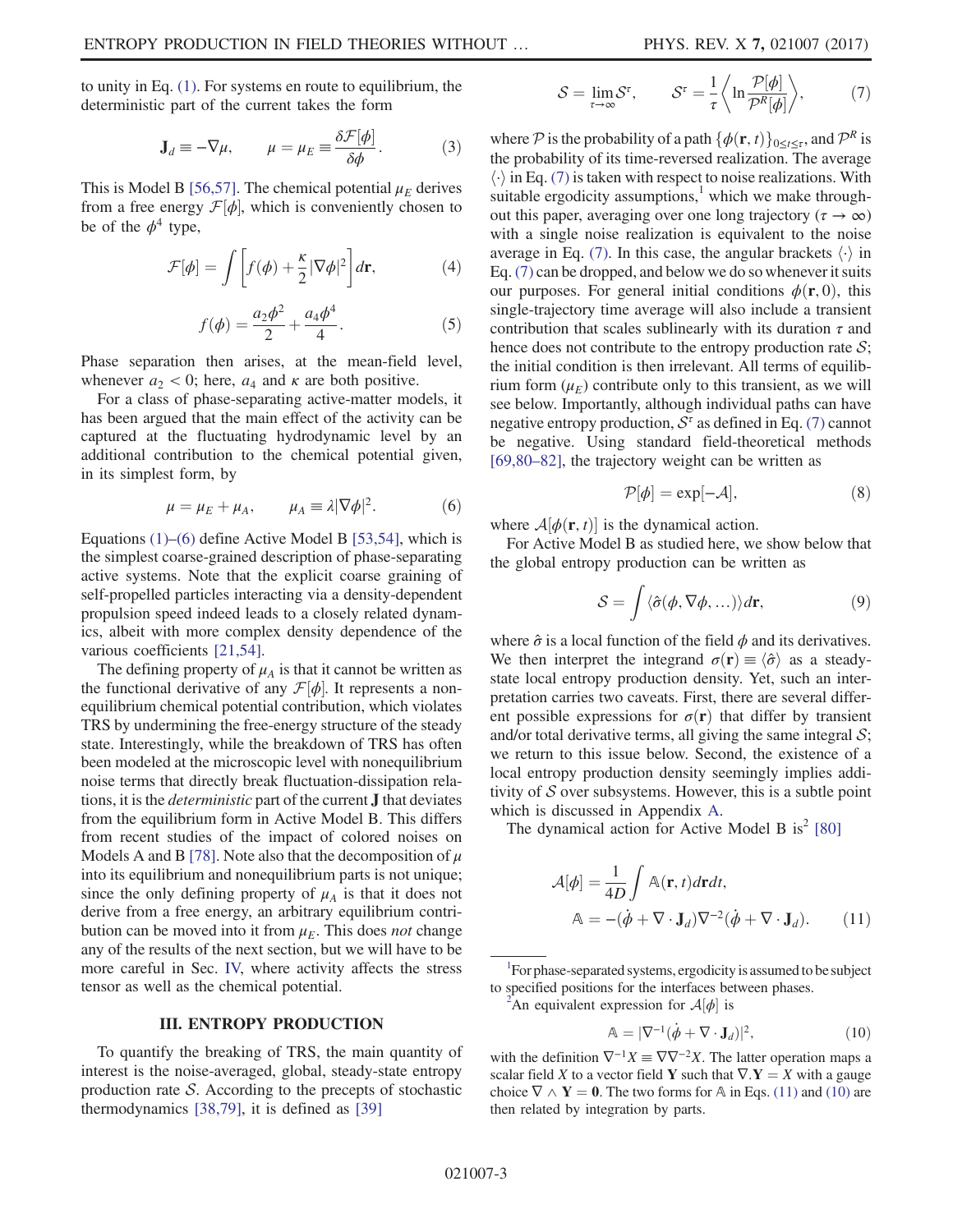Here, the stochastic integral, like all those below, is defined in the Stratonovich sense [\[83\]](#page-18-7). In Eq.  $(11)$ , we have silently omitted a time-symmetric contribution stemming from the Stratonovich time discretization (see Appendixes [B](#page-13-0) and [C](#page-13-1) for details). The integral operator  $\nabla^{-2}$  is the functional inverse to the Laplacian (a Coulomb integral). The action  $A$ measures the logarithm of the probability that a solution to Eq. [\(1\)](#page-1-0) is arbitrarily close to a given path  $\{\phi(\mathbf{r},t)\}_{0\leq t\leq \tau}$ .

<span id="page-3-0"></span>We now introduce the time-reversal operation

$$
t \to \tau - t,
$$
  
\n
$$
\phi(\mathbf{r}, t) \to \phi^R(\mathbf{r}, t) = \phi(\mathbf{r}, \tau - t).
$$
\n(12)

This operation defines  $\phi^R(\mathbf{r}, t)$  as the path found by running a movie of  $\phi(\mathbf{r}, t)$  backwards in time. The quantity  $\mathcal{P}^{R}$  then represents the probability of observing the trajectory  $\phi^R(\mathbf{r}, t)$  under the "forward" dynamics [\(1\)](#page-1-0). Since in these dynamics the deterministic part of the current  $J_d$  is a functional of  $\phi$ , we have  $J_d(\mathbf{r}, t) \to J_d^R(\mathbf{r}, t) = J_d(\mathbf{r}, \tau - t)$ ,<br>as found by substituting Eq. (12) into Eq. (1) Thus the as found by substituting Eq.  $(12)$  into Eq.  $(1)$ . Thus, the deterministic current is not reversed, even though the actual current  $J = J_d + \Lambda$  is equal and opposite in the forward and backward paths, because  $\dot{\phi}^R = -\dot{\phi}$ . The forward and backward trajectories are thus likely to require very different realizations of the noise. Put differently, the most probable forward trajectories have small noise contributions so that  $J = J_d$ . The total current in the time-reversed trajectory  $\mathbf{J}^R$ , is opposed to the deterministic one  $\mathbf{J}^R \simeq -\mathbf{J}_d^R$ so that a very atypical noise realization may be required, such that the probability of observing the reversed trajectories is very small.

Note that the notion of time-reversed trajectories contains a degree of ambiguity. Here, we simply measure the probability of the noise realization required to make the time-reversal of a trajectory  $\phi(\mathbf{r}, t)$  a solution of the forward dynamics. This should not be confused with various "conjugacy" operations that instead map the forward dynamics of one system onto the backward dynamics of another [\[38\]](#page-17-2). Such mappings typically involve treating some of the parameters in the model as odd under timereversal. This happens in magnetism, where  $S$  can be found by comparing a trajectory in an external magnetic field B with the time-reversed trajectory in an external magnetic field  $-\mathbf{B}$  [\[83\]](#page-18-7). Such an extension of TRS is therefore mandatory to ensure the absence of entropy production in conservative magnetic systems. In the present case, the external parameters (such as  $\lambda$  in Active Model B) must not be chosen to be odd under time-reversal, as this would compare forward trajectories in one system with backward trajectories in one with different dynamics, and indeed different phase equilibria [\[53\]](#page-17-4). Therefore, such extensions of TRS are not pertinent to the present paper.

Returning to the main issue, we now observe that the only antisymmetric part in the dynamical action is  $\phi$ . The probability for a forward trajectory to lie arbitrarily close to <span id="page-3-1"></span>the time-reversed trajectory  $\{\phi^R(\mathbf{r}, t)\}_{0 \leq t \leq \tau}$ , as a functional of  $\{\phi(\mathbf{r},t)\}_{0\leq t\leq \tau}$ , is  $\mathcal{P}^R = \exp[-\mathcal{A}^R]$  with

$$
\mathcal{A}^{R}[\phi] = \frac{1}{4D} \int \mathbb{A}^{R}(\mathbf{r}, t) d\mathbf{r} dt,
$$
  

$$
A^{R} = -(\dot{\phi} - \nabla \cdot \mathbf{J}_{d}) \nabla^{-2}(\dot{\phi} - \nabla \cdot \mathbf{J}_{d}), \qquad (13)
$$

<span id="page-3-2"></span>where we have again omitted a time-symmetric contribution arising from the time discretization. Relation [\(7\)](#page-2-2) for the steady-state entropy production can now be written

$$
S = \lim_{\tau \to \infty} \frac{A^R - A}{\tau} = \lim_{\tau \to \infty} \frac{1}{4D\tau} \int (\mathbb{A}^R - \mathbb{A}) d\mathbf{r} dt. \tag{14}
$$

Using Eqs.  $(11)$  and  $(13)$ , we get

$$
\mathbb{A}^R - \mathbb{A} = 4(\nabla^{-1} \dot{\phi}) \nabla \left( \frac{\delta \mathcal{F}}{\delta \phi} + \mu_A \right). \tag{15}
$$

Performing the spacial integral in Eq. [\(14\)](#page-3-2) by parts and noting that in the Stratonovich convention  $\dot{\phi}\delta\mathcal{F}/\delta\phi=\dot{\mathcal{F}}$ , we find that

$$
S = -\lim_{\tau \to \infty} \frac{1}{D\tau} \int \mu(\mathbf{r}, t) \dot{\phi}(\mathbf{r}, t) d\mathbf{r} dt
$$
  
= 
$$
-\lim_{\tau \to \infty} \frac{1}{D\tau} \left[ \int \mu_A(\mathbf{r}, t) \dot{\phi}(\mathbf{r}, t) d\mathbf{r} dt + \Delta \mathcal{F} \right].
$$
 (16)

This result is central to all that follows. Here,  $\Delta \mathcal{F} =$  $\mathcal{F}(\tau) - \mathcal{F}(0)$  is the difference between the final and initial values of the free-energy functional  $F$ . This is, of course, the only term present in the passive limit; the total free energy change then fixes  $\tau S^{\tau} = -\Delta \mathcal{F}$ , so that  $S = 0$ . Note that  $\Delta \mathcal{F}$  remains bounded even in active systems because  $\mathcal{F}(\tau)$  is bounded below and  $\mathcal{F}(0)$  bounded above for sensible initial conditions, in each case by terms linear in the system volume. Hence, this transient contribution always vanishes as  $\tau \to \infty$ . Assuming ergodicity, the steady-state entropy production then obeys

$$
S = -\frac{1}{D} \int \langle \mu_A \dot{\phi} \rangle d\mathbf{r},\qquad(17)
$$

<span id="page-3-4"></span><span id="page-3-3"></span>where the average  $\langle \cdot \rangle$  is now taken over the stationary measure. Importantly (see footnote 1), since we are interested in phase separation and similar situations of broken translational symmetry, we should understand the angle brackets in this expression as being noise averages within an ensemble where interfaces between phases are held stationary in time. We can then define a local steadystate entropy production density

$$
\sigma_{\phi}(\mathbf{r}) \equiv -\frac{1}{D} \langle \mu_A \dot{\phi} \rangle(\mathbf{r}), \qquad (18)
$$

whose integral is the entropy production: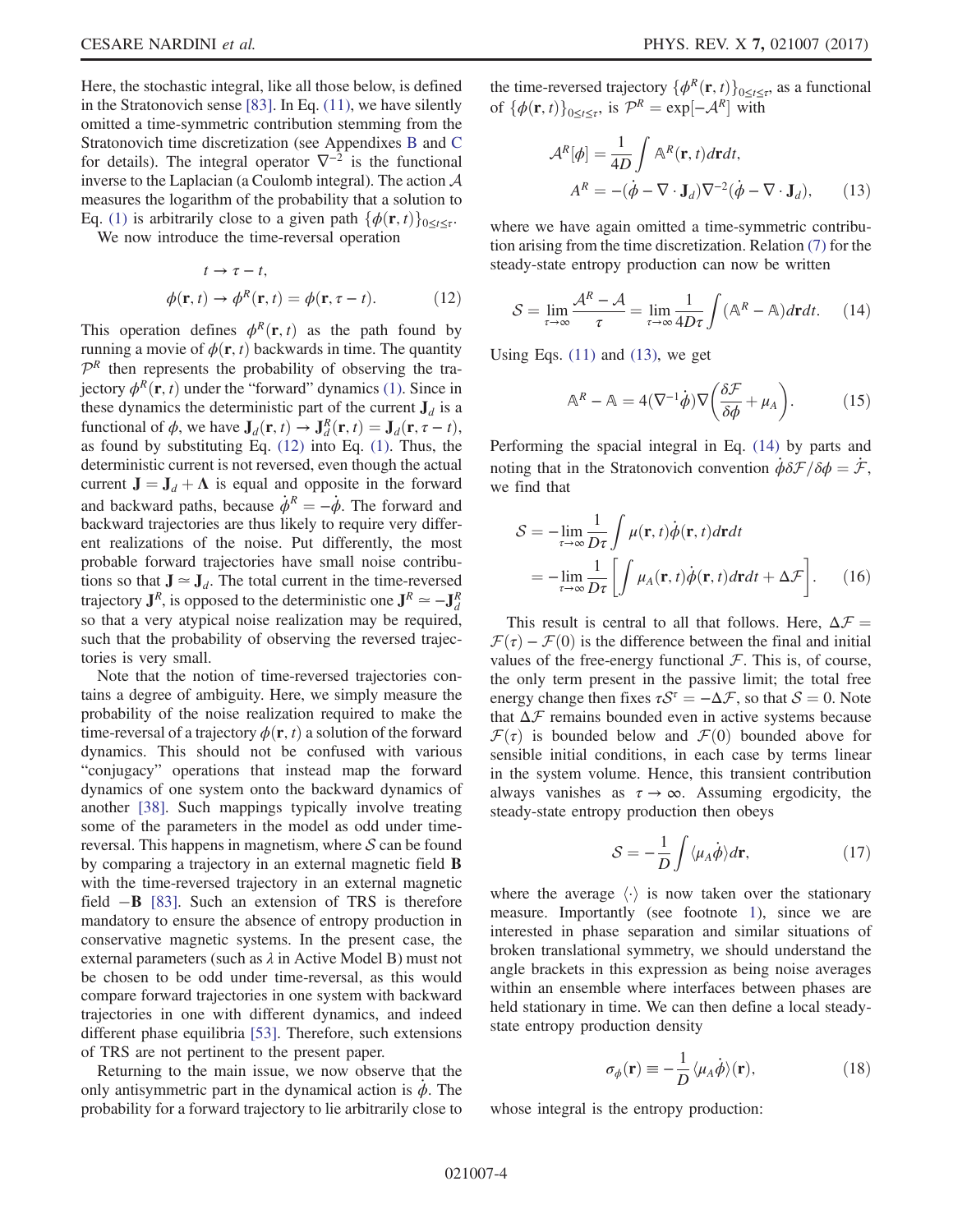<span id="page-4-0"></span>

FIG. 1. Left panel: Density map of a fluctuating phase-separated droplet in Active Model B in 2D. Center panel: Local contribution to the entropy production  $\sigma(\mathbf{r})$  showing a strong contribution at the interfaces. Right panel: Density and entropy production for a 1D system comprising a single domain wall, for various noise levels  $D \ll a_2^2/4a_4$ . The entropy production is strongly inhomogeneous, attaining a finite value as  $D \to 0$  at the interface between dense and dilute regions and converging to zero in the bulk in this limit. Values of the parameters used are  $a_2 = -0.125$ ,  $a_4 = 0.125$ ,  $\kappa = 8$ , and  $\lambda = 2$ .

$$
S = S_{\phi} \equiv \int \sigma_{\phi}(\mathbf{r}) d\mathbf{r}.
$$
 (19)

Here and in Eq. [\(18\),](#page-3-3) we have added a subscript  $\phi$  to distinguish these forms from expressions appearing later (Sec. [V](#page-10-0)) in which the current J rather than the density field  $\phi$  is used to define trajectories.

<span id="page-4-7"></span>As already mentioned following Eq. [\(9\)](#page-2-5) above, there are several other local quantities that have the same integral,  $S$ , and hence have equal claim to be called the local entropy production density. Indeed,

$$
-\sigma_{\phi}D \equiv \langle \mu \dot{\phi} \rangle, \quad \langle \mu_A \dot{\phi} \rangle, \quad \langle \mathbf{J} . \nabla \mu_A \rangle, \quad -\langle \mathbf{J} . \mathbf{J}_d \rangle \quad (20)
$$

are all equivalent for the purposes of computing  $S$ . The first two forms differ by a transient contribution  $\Delta \mathcal{F}/\tau \rightarrow 0$ , as do the last two. The latter pair are found from the former by partial integration, differing from them by terms of the form  $\nabla.\Upsilon_{d,A}$ , where  $\Upsilon_d = J\mu$  and  $\Upsilon_A = J\mu_A$ . Our numerical studies suggest that these alternative candidates for local entropy production are practically indistinguishable in the case of Active Model B. A more complex situation arises for Active Model  $B+$ , as described in Sec. [V.](#page-10-0)

#### <span id="page-4-5"></span>A. Spatial decomposition of entropy production

We now turn to the numerical evaluation of  $\sigma_{\phi}(\mathbf{r})$  in Active Model B. We defer to future work any study of the critical region of the model, focusing instead on the weak noise limit (small D) where sharp interfaces form between high and low density phases, respectively denoted by  $\phi_h > 0$  and  $\phi_l < 0$ . Note that  $\phi_h \neq -\phi_l$  unless  $\lambda = 0$  since activity breaks  $\pm \phi$  symmetry in  $\mathcal{F}$  [\[53\].](#page-17-4) To study phaseseparated states in one dimension, we consider a single domain wall in the center of the system and impose  $\nabla \phi = 0$ on the distant boundaries. We use finite difference methods with midpoint spatial discretization to integrate Eq. [\(1\)](#page-1-0) via a fully explicit first-order Euler algorithm. Importantly, the <span id="page-4-6"></span>discretized system exactly respects detailed balance whenever  $\lambda = 0$ , as shown in Appendix [B](#page-13-0) where further numerical details are given. For numerical purposes, we evaluate the entropy production density as

$$
\sigma_{\phi}(\mathbf{r}) = -\lim_{t \to \infty} \frac{1}{Dt} \int \mu_A(\mathbf{r}, t) \nabla^2 \mu(\mathbf{r}, t) dt, \qquad (21)
$$

whose equivalence with Eq. [\(18\)](#page-3-3) is established, within our discretization scheme, in Appendix [D.](#page-14-0)

Our numerics in both one and two dimensions show that the local entropy production density  $\sigma_{\phi}(\mathbf{r})$  is strongly inhomogeneous since it is large at the interface between phases but small within these phases (Fig. [1](#page-4-0)). To quantitatively explain this, we consider the weak noise expansion of the density

$$
\phi = \phi_0 + \sqrt{D}\phi_1 + D\phi_2 + \mathcal{O}(D^{3/2}).
$$
 (22)

<span id="page-4-4"></span><span id="page-4-3"></span>In the weak noise limit, standard field-theoretical methods, which we outline in Appendix [E,](#page-14-1) show that the dynamics of  $\phi_0$  and  $\phi_1$  reduce to

$$
\dot{\phi}_0 = -\nabla \cdot \mathbf{J}_d(\phi_0),\tag{23}
$$

<span id="page-4-1"></span>
$$
\dot{\phi}_1 = \nabla^2 \left[ \frac{\delta \mathcal{F}_0}{\delta \phi_1} + 2\lambda \nabla \phi_0 \cdot \nabla \phi_1 \right] + \nabla \cdot \mathbf{\Gamma}, \qquad (24)
$$

<span id="page-4-8"></span>where  $\Gamma$  is a standard Gaussian white noise as in Eq. [\(2\)](#page-1-1) and

$$
F_0 = \int \left[ (a_2 + 3a_4 \phi_0^2) \frac{\phi_1^2}{2} + \kappa \frac{|\nabla \phi_1|^2}{2} \right] d\mathbf{r}.
$$
 (25)

This shows, as expected, that the statistics of  $\phi_{0,1}$  are independent of D at leading order.

<span id="page-4-2"></span>We first consider the case where the mean-field dynamics for  $\phi_0$  has relaxed to a constant profile. In this case, it follows from Eq. [\(18\)](#page-3-3) that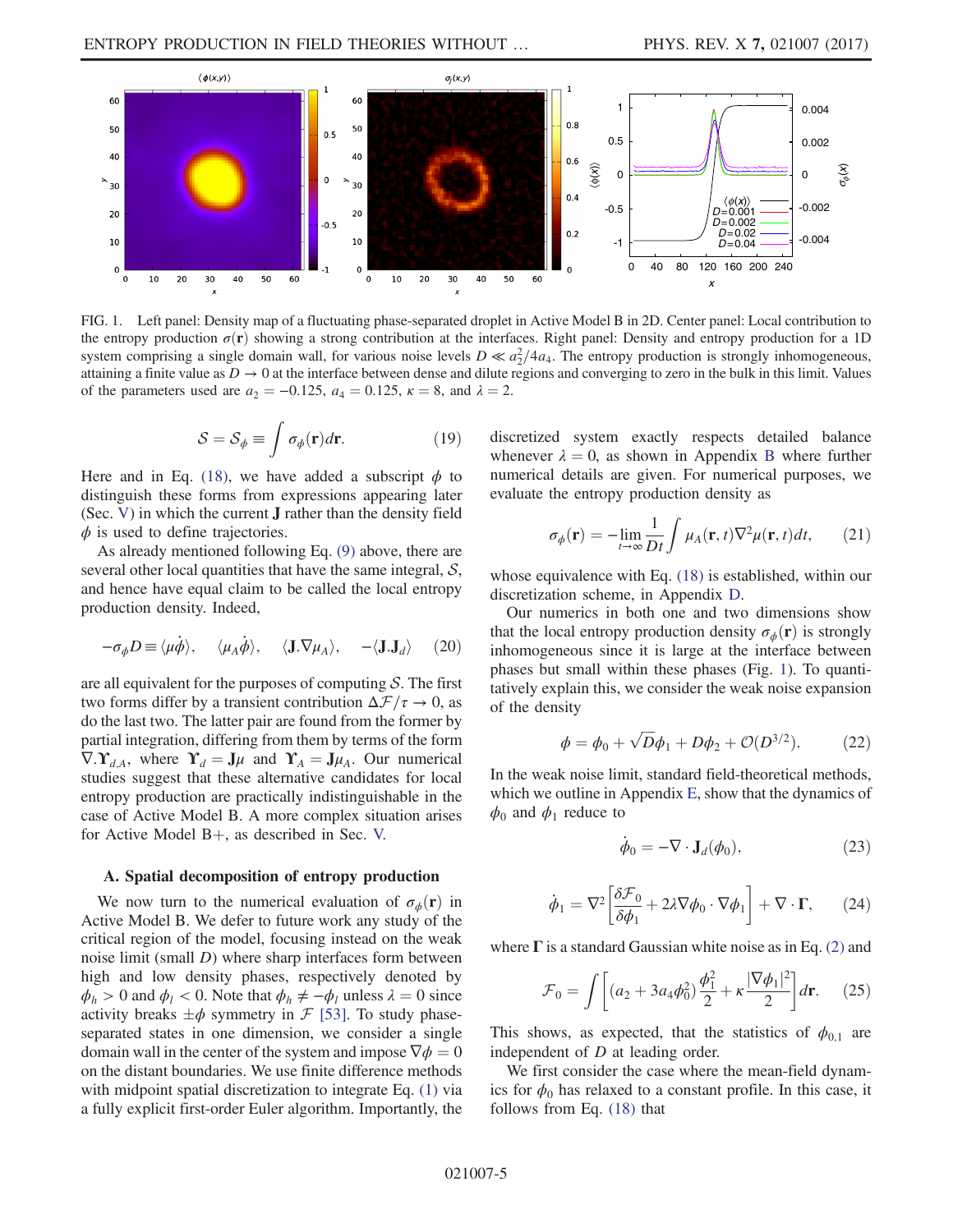<span id="page-5-0"></span>

FIG. 2. Total entropy production  $S_{\phi}$  for Active Model B in one dimension for the case where the system consists of a single uniform phase  $(a_2 > 0, a_4 > 0, \text{ red line})$  and for the case where it shows coexistence between a high-density and a low-density phase ( $a_2 < 0$ ,  $a_4 > 0$ , green line). [Parameter values are  $a_2 =$  $\pm 0.25$  for the uniform  $(+)$  and phase-separated  $(-)$  states, with  $a_4 = 0.25$ ,  $\kappa = 4$ ,  $\lambda = 1$ .] In the two-phase system, any putative subextensive (interfacial) term scaling as  $\sqrt{D}$  would be swamped by the extensive  $D<sup>1</sup>$  contribution from bulk phases.

$$
\sigma_{\phi}(\mathbf{r}) = -\lambda \sqrt{D} \langle |\nabla \phi_1|^2 \dot{\phi}_1 \rangle + \mathcal{O}(D). \tag{26}
$$

Inspection of Eq. [\(24\)](#page-4-1) shows that the only TRS-breaking term is proportional to  $\nabla \phi_0$  so that, in a homogeneous state,  $\phi_1$  has an equilibrium dynamics controlled by the free energy  $\mathcal{F}_0$ . The latter is even in  $\phi_1$  so that the term of order  $\sqrt{D}$  in the expansion [\(26\)](#page-4-2) of  $\sigma_{\phi}$  vanishes by symmetry. We conclude that, in bulk phases,  $\sigma_{\phi} \propto D$ . We have checked this by simulations in single-phase systems where the total entropy production is indeed shown to scale as  $S \propto D$ ; see Fig. [2](#page-5-0).

In contrast, however, Fig. [2](#page-5-0) also shows that the total entropy production  $S$  for a phase-separated system remains finite as  $D \to 0$ . This  $D^0$  term dominates at small enough D and is caused by entropy production localized near the interfaces between phases. This is graphically confirmed in the spatial map of the local entropy production density  $\sigma_{\phi}(\mathbf{r})$  shown in Fig. [1](#page-4-0), which shows that, as  $D \to 0$ ,  $\sigma$ vanishes far from interfaces but has a finite contribution in their vicinity. This can be understood from the expansion [\(22\)](#page-4-3), where  $\phi_0(\mathbf{r})$  is now a (steady) phase-separated solution of the mean-field dynamics [\(23\),](#page-4-4) with a prescribed value of  $\int \phi(\mathbf{r}) d\mathbf{r}$ . Inserting Eq. [\(22\)](#page-4-3) in the definition [\(18\)](#page-3-3) of  $\sigma_{\phi}$  gives

$$
\sigma_{\phi}(\mathbf{r}) = -\frac{\lambda}{\sqrt{D}} |\nabla \phi_0|^2 \langle \dot{\phi}_1 \rangle - \lambda |\nabla \phi_0|^2 \langle \dot{\phi}_2 \rangle
$$

$$
-2\lambda \nabla \phi_0 \cdot \langle \nabla \phi_1 \dot{\phi}_1 \rangle + \mathcal{O}(\sqrt{D}). \tag{27}
$$

<span id="page-5-2"></span>In the steady state,  $\langle \dot{\phi}_i \rangle = \partial_t \langle \phi_i \rangle = 0$  so that

$$
\sigma_{\phi}(\mathbf{r}) = -2\lambda \nabla \phi_0 \cdot \langle \dot{\phi}_1 \nabla \phi_1 \rangle + \mathcal{O}(\sqrt{D}), \qquad (28)
$$

where the average is taken over the stationary measure of the dynamics [\(24\)](#page-4-1) for  $\phi_1$ . Given that the statistics of  $\phi_1$  are, by construction, D independent, it follows that  $\sigma_{\phi}(\mathbf{r}) =$  $\mathcal{O}(D^0)$  wherever the gradient of the deterministic solution is finite, i.e., at interfaces.

In Fig. [3,](#page-5-1) we show the dependence of the total entropy production  $S_{\phi}$  on  $\lambda$ ; this scales as  $S_{\phi} \propto \lambda^2$ . No linear term is possible because it would mean that of the two different Active Model B systems, with other parameters the same but with opposite signs of  $\lambda$ , one would have negative global entropy production in the steady state. Accordingly, in Eq. [\(28\),](#page-5-2) the term  $\langle \phi_1 \nabla \phi_1 \rangle$  must itself be of order  $\lambda$ , in general. This explains the quadratic scaling but only to leading order in small  $\lambda$  (and D). In practice, we find this scaling over a wide range of  $\lambda$  at small D (Fig. [3\)](#page-5-1) and also at larger  $D$  (not shown), but we have no explanation for these results at present.

In summary, we have found above that  $\sigma_{\phi} \sim D^0$ , where  $\langle \nabla \phi \rangle \neq 0$ , whereas  $\sigma_{\phi} \sim D$  in bulk phases (Fig. [2](#page-5-0)). This confirms quantitatively that the TRS breakdown induced by activity plays its largest role at interfaces [\[21,53\]](#page-16-8). More generally, the results exemplify how the local entropy production density  $\sigma(\mathbf{r})$  can provide a good quantitative tool to understand the breaking of TRS when the system is inhomogeneous. This is likely to be important in situations more complicated than phase separation, including those where activity parameters such as swim speed vary in space (see Ref. [\[84\]](#page-18-8) and also Sec. [V](#page-10-0)). In such cases, analytical progress could be more difficult, but the numerical evaluation of  $\sigma_{\phi}(\mathbf{r})$  should remain tractable. On the other hand, this approach gives little information

<span id="page-5-1"></span>

FIG. 3. Scaling of the total entropy production as a function of  $\lambda$ , showing that  $S_{\phi} \propto \lambda^2$ , as predicted analytically. Here,  $\xi = \sqrt{-\left(\frac{\kappa}{2a_2}\right)}$  is the passive interface width. Values of the parameters used are  $(a_2 = -0.5, a_1 = 0.5, \kappa = 2, D = 0.001)$ parameters used are  $(a_2 = -0.5, a_4 = 0.5, \kappa = 2, D = 0.001)$ ,  $(-0.25, 0.25, 4, 0.001)$ , and  $(-0.125, 0.125, 8, 0.001)$  for the red, green, and blue points, respectively.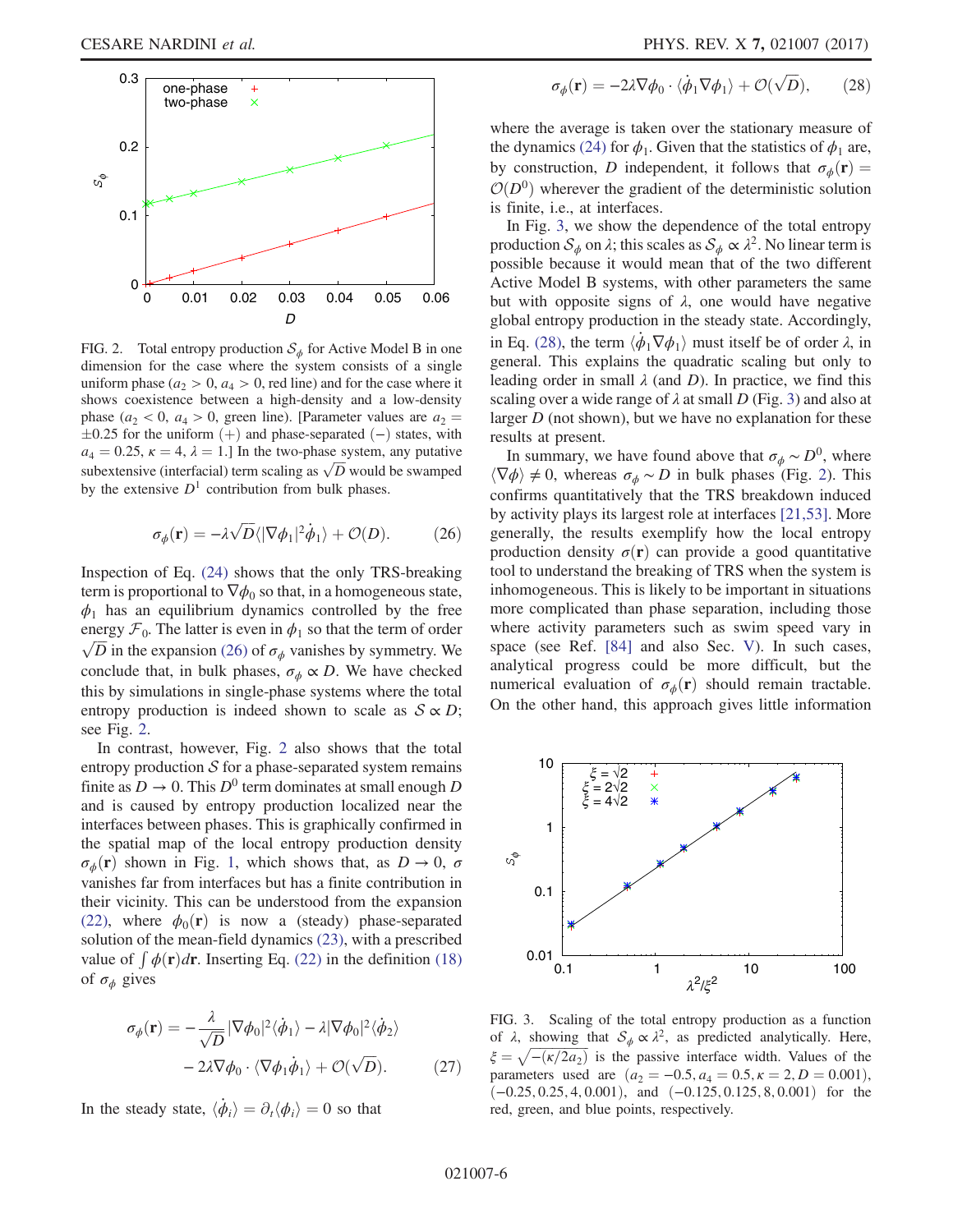about the character of TRS breaking in homogeneous phases whose translational invariance forces  $\sigma_{\phi}(\mathbf{r})$  to simply be flat. In such cases, spatial structure is captured by correlation functions rather than mean values; we address this next.

## B. Spectral decomposition of entropy production from fluctuation and response

The fluctuation-dissipation theorem (FDT) is a fundamental property of equilibrium dynamics [\[85\]](#page-18-9). It states that the response to an external perturbation is entirely determined by spontaneous fluctuations in the absence of the perturbation. For active field theories, and nonequilibrium systems in general, there is no general relation between correlation and response. Thus, violation of the FDT in a coarse-grained description at some scale is proof that activity matters dynamically at this scale since no passive model could ever give rise to such a violation. In equilibrium, the ratio of correlators to response functions is set by the bath temperature. For nonequilibrium dynamics, an effective temperature is sometimes introduced in analogy to the FDT by looking for asymptotic regimes (in time or frequency) where constant values arise for the correlator or response ratio [\[25,86\].](#page-17-13) One drawback of such a definition of the effective temperature is that it is generically different for every perturbation and observable under scrutiny and therefore bears no universal meaning.

In this section, we provide a quantitative relation between the rate of entropy production  $S$  and the FDT violation for the stochastic field dynamics governed by Eq. [\(1\)](#page-1-0). We then present detailed numerical results for the case of Active Model B. For an overdamped single particle driven out of equilibrium by an external nongradient force, such a connection was discovered by Harada and Sasa [\[47\]](#page-17-11). They showed that the violation of the FDT relating the correlation of the particle position and the response to a constant force provides a direct access to the entropy production rate. Therefore, one important success of the HSR was to identify, among all possible violations of the FDT in a nonequilibrium system, the particular observable and perturbation that quantitatively determine  $S$ . The HSR was later generalized to other types of equilibrium dynamics, including the underdamped case and that with temporally correlated noise [\[87\]](#page-18-10). HSRs have also been developed for systems with a time-scale separation between fast and slow degrees of freedom [\[43\]](#page-17-14), and for the density field in a system of particles driven by a time-independent external force field [\[88\]](#page-18-11). In active matter, some of us recently announced a generalization of the HSR in a nonequilibrium microscopic model of particles propelled by correlated noises [\[52\].](#page-17-15)

<span id="page-6-1"></span>We consider the correlation function  $C$  and the response R to a change of the chemical potential  $\mu \rightarrow \mu - h$ :

$$
C(\mathbf{r}_1, \mathbf{r}_2, t - s) \equiv \langle \phi(\mathbf{r}_1, t) \phi(\mathbf{r}_2, s) \rangle,
$$
  

$$
R(\mathbf{r}_1, \mathbf{r}_2, t - s) \equiv \frac{\delta \langle \phi(\mathbf{r}_1, t) \rangle}{\delta h(\mathbf{r}_2, s)} \Big|_{h=0}.
$$
 (29)

<span id="page-6-0"></span>Before outlining the derivation of our generalized HSR, we give the result

$$
S = \int \sigma_{\phi}(\mathbf{k}, \omega) d\mathbf{k} d\omega,
$$

$$
\sigma_{\phi}(\mathbf{k}, \omega) \equiv \frac{\omega k^{-2}}{(2\pi)^{d+1} D} [\omega C(\mathbf{k}, \omega) - 2DR(\mathbf{k}, \omega)], \quad (30)
$$

where

$$
C(\mathbf{k}, \omega) \equiv \int C(\mathbf{r}_1, \mathbf{r}_2, t) e^{i\mathbf{k} \cdot (\mathbf{r}_1 - \mathbf{r}_2) + i\omega t} d\mathbf{r}_{1,2} dt,
$$
  

$$
R(\mathbf{k}, \omega) \equiv \int R(\mathbf{r}_1, \mathbf{r}_2, t) e^{i\mathbf{k} \cdot (\mathbf{r}_1 - \mathbf{r}_2)} \sin(\omega t) d\mathbf{r}_{1,2} dt.
$$
 (31)

The spectral decomposition of the entropy production rate [\(30\)](#page-6-0) expresses  $S$  as an integral over Fourier modes of a spectral density  $\sigma_{\phi}(\mathbf{k}, \omega)$ . This density can formally be seen as the contribution to  $S$  of the modes in  $[\mathbf{k}, \mathbf{k} + d\mathbf{k}] \times [\omega, \omega + d\omega]$ . It vanishes for thermally equili-<br>brated modes as enforced by the FDT:  $\omega C(\mathbf{k}, \omega) =$ brated modes, as enforced by the FDT:  $\omega C(\mathbf{k}, \omega) =$  $2DR(\mathbf{k}, \omega)$ . The spectral decomposition is particularly interesting for uniform systems, where the real-space local density  $\sigma_{\phi}(\mathbf{r})$  defined in Eq. [\(18\)](#page-3-3) needs to be constant by translational invariance. It is natural in such systems to instead consider entropy production as a function of wave vector (and perhaps also frequency), and Eq. [\(30\)](#page-6-0) provides the appropriate tool for doing so. Performing the  $\omega$  integral allows one to quantitatively explore whether activity matters dynamically at a given spatial scale. A further asset of the generalized HSR is that it allows one to evaluate  $S$  without complete information about the equations of motion. In particular, as detailed below, we assumed these to lie in the broad class defined by Eq. [\(1\)](#page-1-0), but we made no assumption about the form of the nonequilibrium chemical potential  $\mu_A$ . This is in contrast to the real-space methods presented in Sec. [III A.](#page-4-5)

<span id="page-6-2"></span>We now give the derivation of the HSR result. In terms of the dynamic action  $A<sup>h</sup>$  of the perturbed dynamics, using the property  $\delta P = -P\delta A^h$ , the response can be written as

$$
R(\mathbf{r}_1, \mathbf{r}_2, t) = -\left\langle \phi(\mathbf{r}_1, t) \frac{\delta \mathcal{A}^h}{\delta h(\mathbf{r}_2, 0)} \bigg|_{h=0} \right\rangle. \tag{32}
$$

We need  $A<sup>h</sup>$  only to first order in h:

$$
\delta \mathcal{A}^h = -\frac{1}{2D} \int h (\partial_t \phi - \nabla^2 \mu) dr dt + \mathcal{O}(h^2), \quad (33)
$$

so the spatially diagonal response obeys

$$
R(\mathbf{r}, \mathbf{r}, t) = \frac{1}{2D} \langle \phi(\mathbf{r}, t)(\partial_t \phi - \nabla^2 \mu)(\mathbf{r}, 0) \rangle.
$$
 (34)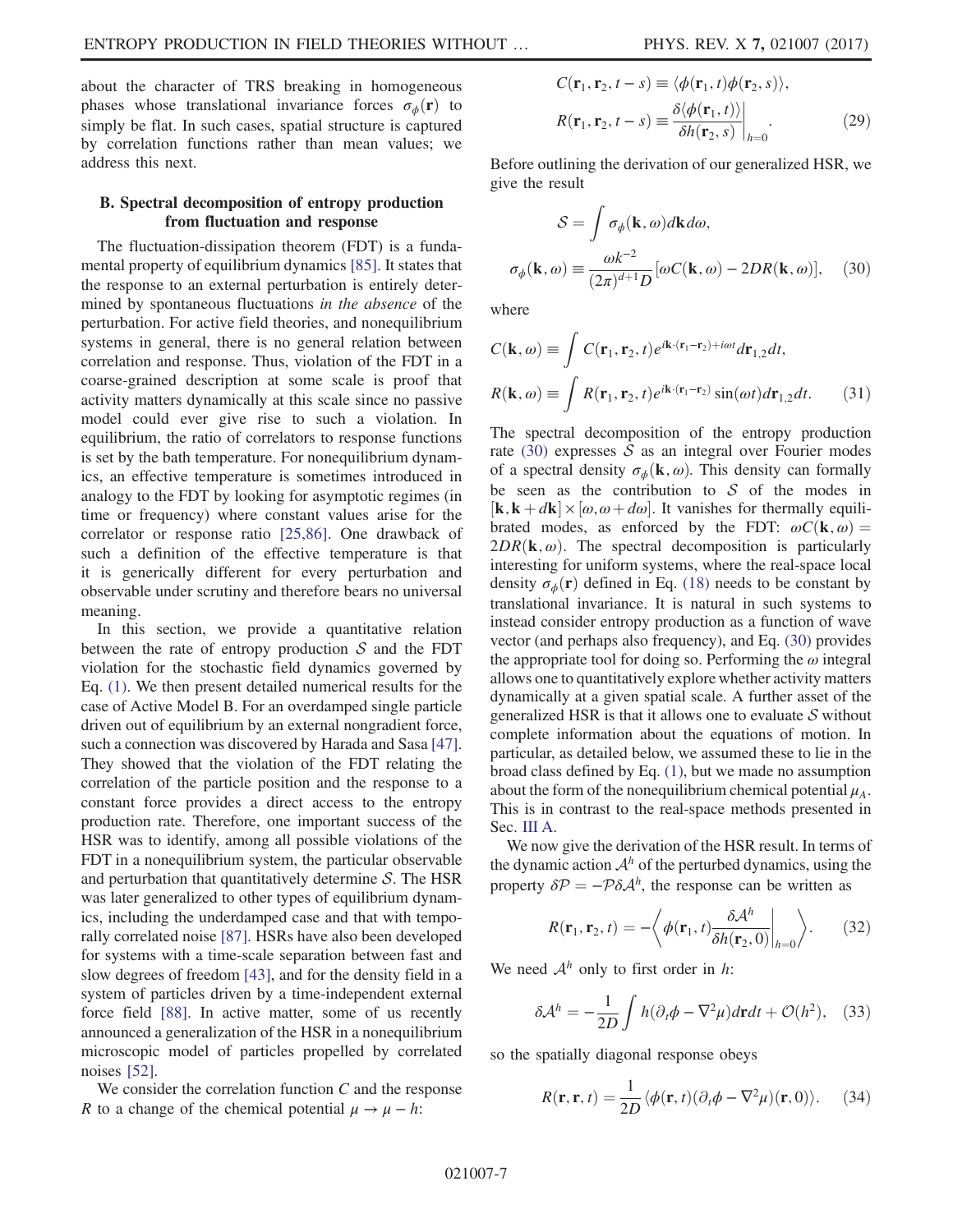<span id="page-7-0"></span>

FIG. 4. (a) Correlation  $\omega C(\mathbf{k}, \omega)$  and (b) response  $2DR(\mathbf{k}, \omega)$ for Active Model B in one dimension, found by numerical simulations as detailed in the main text. Parameter values are  $-a_2 = a_4 = 0.25, k = 4, D = 0.05, \text{ and } \lambda = 8.$ 

The time-antisymmetric part follows as

$$
R(\mathbf{r}, \mathbf{r}, t) - R(\mathbf{r}, \mathbf{r}, -t)
$$
  
=  $-\frac{1}{D} \partial_t C(\mathbf{r}, \mathbf{r}, t)$   
 $-\frac{1}{2D} \nabla^2_{(2)} \langle \phi(\mathbf{r}, t) \mu(\mathbf{r}, 0) - \phi(\mathbf{r}, 0) \mu(\mathbf{r}, t) \rangle,$  (35)

where we have used  $C(\mathbf{r}, \mathbf{r}, t) = C(\mathbf{r}, \mathbf{r}, -t)$  via Eq. [\(29\)](#page-6-1). Here,  $\nabla^2_{(2)}$  denotes the Laplacian operator acting on the second spatial variable of the function on which it acts. Comparing with Eq. [\(17\)](#page-3-4) and ignoring subdominant boundary terms, we deduce

$$
S = \frac{1}{D} \lim_{t \to 0} \int \partial_t \nabla_{(2)}^{-2} \{ D[R(\mathbf{r}, \mathbf{r}, t) - R(\mathbf{r}, \mathbf{r}, -t)]
$$
  
+  $\partial_t C(\mathbf{r}, \mathbf{r}, t) \} dr dt.$  (36)

This is our generalized Harada-Sasa relation in real space and time. Fourier transforming then yields Eq. [\(30\).](#page-6-0)

We have numerically computed the spectral decomposition of the entropy production rate for Active Model B, using periodic boundary conditions. We extracted the response using the algorithm of Ref. [\[89\],](#page-18-12) where two systems, one with unperturbed and the other with perturbed chemical potential, are driven by the same noise realization. This allows a very precise measurement of the response, even without averaging over noise realizations. Nonetheless, a separate simulation for each value of **k** and  $\omega$  is needed in order to compute the response  $R(\mathbf{k}, \omega)$ . In contrast, a single run (long enough to ensure good statistical averaging) is sufficient to measure the correlator  $C(\mathbf{k},\omega)$  for all **k** and  $\omega$ simultaneously. This is why our statistical accuracy is better for  $C(\mathbf{k}, \omega)$  than for  $R(\mathbf{k}, \omega)$ .

In Fig. [4](#page-7-0), we plot both quantities in a single-phase system for a wide range of wavelengths and frequencies. Their mismatch spectrally quantifies the breakdown of TRS via the entropy production, as shown in Fig.  $5(a)$ . In Fig.  $5(b)$ , we present an "effective temperature," defined through  $\mathcal{D}(\mathbf{k},\omega)/D = \omega C(\mathbf{k},\omega)/2DR(\mathbf{k},\omega)$ . This is a popular measure of FDT violations (see above) whose shortcomings are apparent here. In particular, while the effective temperature is peaked at large wave numbers, this is not true of either the FDT mismatch or of  $\sigma_{\phi}(\mathbf{k}, \omega)$  itself.

<span id="page-7-1"></span>

FIG. 5. (a) Correlator-response mismatch  $\omega C - 2DR \propto$  $\sigma_{\phi}(\mathbf{k}, \omega) k^2/\omega$  and (b) normalized effective temperature  $\mathcal{D}(\mathbf{k}, \omega)/D$  as a function of **k** and  $\omega$  for Active Model B in one dimension. Parameter values as in Fig. [4](#page-7-0). (Control simulations for the passive limit  $\lambda = 0$  recover a statistically insignificant signal for both plots, not shown, confirming that our numerical algorithm respects TRS when present.)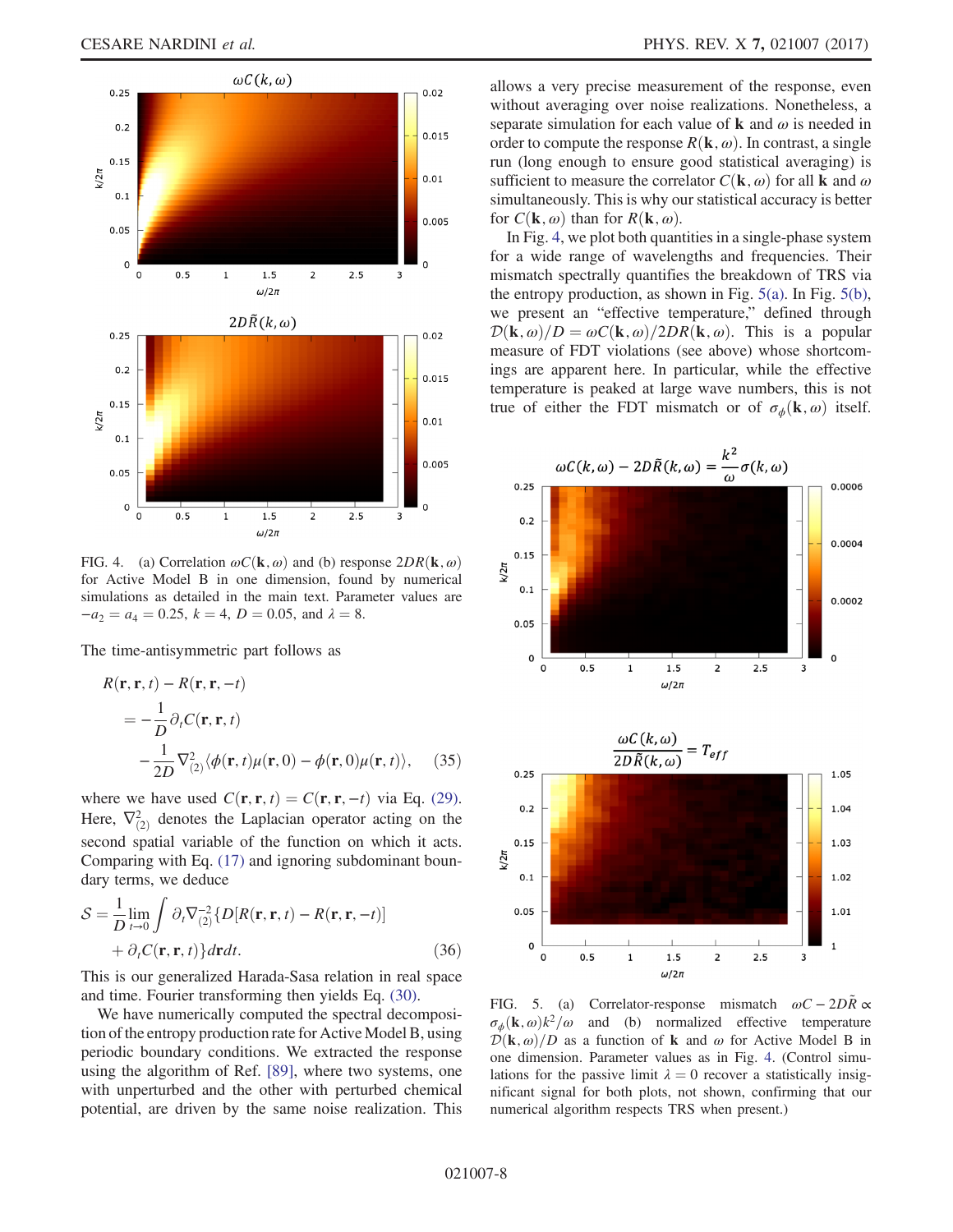The additional factor of  $\omega/k^2$  relating the FDT mismatch to  $\sigma_{\phi}(\mathbf{k}, \omega)$  makes the latter highly sensitive to both high-frequency and low–wave-number information. We have checked that the total entropy production  $S = \int \sigma_{\phi}(\mathbf{k}, \omega) d\mathbf{k} d\omega$  nonetheless numerically approaches the  $\sigma_{\phi}(\mathbf{k}, \omega) d\mathbf{k} d\omega$  nonetheless numerically approaches the<br>me quantity calculated in real space via Eq. (21). The same quantity calculated in real space via Eq. [\(21\).](#page-4-6) The spectral density plot in Fig. [5\(a\)](#page-7-1) therefore includes most of the relevant frequency and wave-number range. Deferring fuller investigations to future work, we can conclude that our generalized HSR for Active Model B yields a nontrivial spectral decomposition of the entropy production, including features not captured by the effective temperature paradigm.

Note that measuring the probability of trajectories and their time-reversed counterparts is difficult to do in simulations and even more so in experiments. On the other hand, physicists have an established expertise in measuring FDT both in simulations and experiments. Equation [\(30\)](#page-6-0) provides a direct link for such measurements to entropy production that awaits exploration for active-matter systems.

## IV. ACTIVE MODEL H

<span id="page-8-0"></span>We now turn our attention to Active Model H in which the diffusive dynamics of  $\phi(\mathbf{r}, t)$  is coupled to a momentumconserving fluid with velocity  $\mathbf{v}(\mathbf{r}, t)$ . This model was first introduced in Ref. [\[90\]](#page-18-13) to address the role of fluid motion in active phase separation. In that work, it was shown that for so-called contractile activity (where particles pull fluid inward along a polar axis, determined in effect by  $\nabla \phi$ , and expel it equatorially), domain growth can cease at a length scale where diffusive coarsening is balanced by the active stretching of interfaces. As a generalization to active systems of the well-known Model H [\[56\]](#page-17-6), this model offers an interesting arena in which to explore coupling of an active scalar to a second field whose dynamics is dissipative, but which would obey TRS without coupling to the active field.

<span id="page-8-3"></span>Diffusive dynamics now takes place in the frame of the moving fluid, so Eq. [\(1\)](#page-1-0) acquires an advective term,

$$
\dot{\phi} + \mathbf{v} \cdot \nabla \phi = -\nabla \cdot \mathbf{J},\tag{37}
$$

<span id="page-8-5"></span>where we retain from Active Model B the equations for the diffusive current

$$
\mathbf{J} = \mathbf{J}_d + \Lambda, \qquad \mathbf{J}_d = -\nabla(\mu_E + \mu_A). \tag{38}
$$

<span id="page-8-1"></span>We assume the fluid is incompressible and of unit mass density. The thermal Navier-Stokes equation for momentum conservation then reads

$$
(\partial_t + \mathbf{v} \cdot \nabla)\mathbf{v} = \eta \nabla^2 \mathbf{v} - \nabla p + \nabla \cdot (\mathbf{\Sigma} + \tilde{\mathbf{\Gamma}}), \quad (39)
$$

with the noise stress specified by [\[57\]](#page-17-16)

$$
\langle \tilde{\Gamma}_{\alpha\beta}(\mathbf{r},t)\tilde{\Gamma}_{\gamma\nu}(\mathbf{r}',t')\rangle \n=2\eta D(\delta_{\alpha\gamma}\delta_{\beta\nu}+\delta_{\alpha\nu}\delta_{\beta\gamma})\delta(\mathbf{r}-\mathbf{r}')\delta(t-t'). \quad (40)
$$

(Recall that we set the mobility of the  $\phi$  field to unity so that  $D = k_B T$ .) In Eq. [\(39\)](#page-8-1), the pressure field  $p(\mathbf{r}, t)$  subsumes all isotropic stress contributions and enforces fluid incompressibility ( $\nabla \cdot \mathbf{v} = 0$ ). The deviatoric stress tensor  $\Sigma$  is traceless and symmetric.

<span id="page-8-2"></span>In passive systems,  $\Sigma = \Sigma^E$  can be derived from a freeenergy functional  $\mathcal{F}[\phi]$  by standard procedures [\[57\]](#page-17-16);<br>restoring isotropic pressure contributions one finds restoring isotropic pressure contributions, one finds

$$
\nabla \cdot \mathbf{\Sigma}^E = -\phi \nabla \mu_E. \tag{41}
$$

<span id="page-8-4"></span>For an active system, the relation between the deviatoric stress tensor and the free energy breaks down, taking instead the more general form

$$
\Sigma = \Sigma^E + \Sigma^A, \tag{42}
$$

where  $\Sigma^E$  obeys Eq. [\(41\)](#page-8-2). Note that even if activity creates a chemical potential contribution that is of equilibrium form [as arises in motility induced phase separation (MIPS) to zeroth order in gradients], this *does not* lead to a relation  $\nabla \cdot \Sigma^A = -\phi \nabla \mu_A$  as one might expect from Eq. [\(41\)](#page-8-2) [\[90\]](#page-18-13). This means it is no longer possible, as it was in Active Model B, to shift some arbitrary part of  $\mu_E$  into  $\mu_A$  without changing the results. Conversely, one cannot declare all terms in  $\mu$  that are of equilibrium form to be part of  $\mu_E$  as we did for Active Model B in Sec. [I](#page-0-0); we must now be careful to include in  $\mu_A$  any chemical potential contribution that does not contribute to the stress via Eq. [\(41\).](#page-8-2) For this reason, when an external perturbation  $\mu \rightarrow \mu - h(\mathbf{r})$  is used to calculate response functions below, we need to specify whether it is  $\mu_A$  or  $\mu_E$  that is being perturbed. Note also that applying a perturbation  $h(\mathbf{r})$  to the coarse-grained theory need not be equivalent to applying a similar one at the microscopic level; the latter would cause more complicated shifts in both  $\mu^E$  and  $\mu^A$  [\[21\].](#page-16-8)

Active Model H comprises Eqs. [\(37\)](#page-8-3)–[\(42\)](#page-8-4). In Ref. [\[90\]](#page-18-13), it was further assumed that  $\mathcal{F}[\phi]$  is given by Eq. [\(4\)](#page-2-6), from<br>which the deviatoric equilibrium stress  $\Sigma^E$  takes a dyadic which the deviatoric equilibrium stress  $\Sigma^E$  takes a dyadic gradient form. This form turns out to be shared by  $\Sigma^A$  to leading order in gradients:

<span id="page-8-6"></span>
$$
\Sigma^{E} = -\kappa(\nabla\phi)(\nabla\phi), \qquad \Sigma^{A} = -\zeta(\nabla\phi)(\nabla\phi). \tag{43}
$$

Here,  $\zeta$  is a mechanical activity parameter that is positive for extensile and negative for contractile swimmers. Active Model H thus breaks TRS via two different channels; first through the nonequilibrium chemical potential  $\mu_A$  in Eq. [\(38\)](#page-8-5), and second because, for  $\zeta \neq 0$ , the stress tensor and the free energy are not related by Eq. [\(41\)](#page-8-2). Our analysis covers the case where Eqs. [\(4\)](#page-2-6) and [\(43\)](#page-8-6) hold, as assumed in Ref. [\[90\],](#page-18-13) but in fact we need no such restrictions on the form of  $\mathcal{F}[\phi], \mu_A[\phi]$ , and  $\Sigma^A[\phi]$ , so long as the latter is a symmetric tensor symmetric tensor.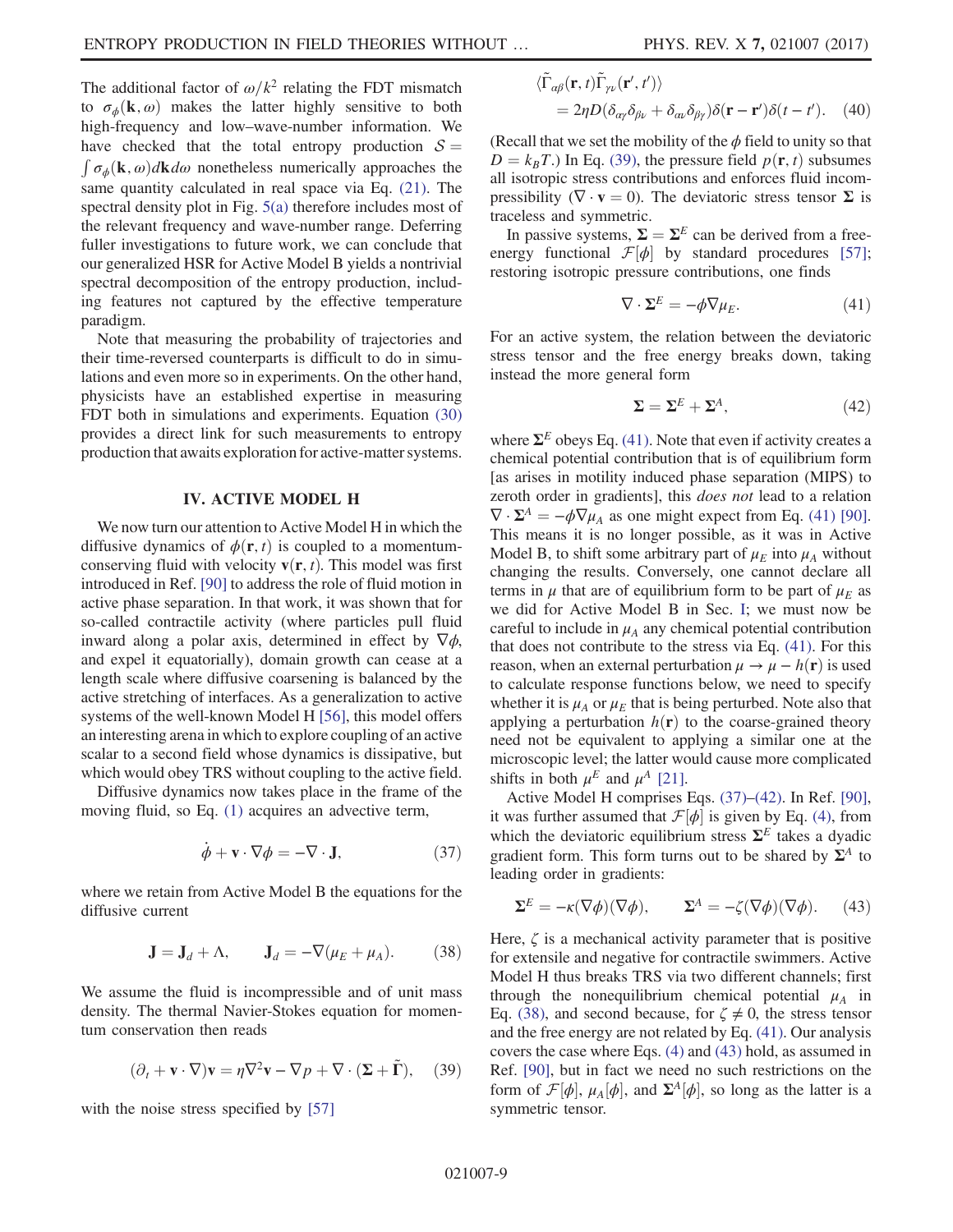<span id="page-9-2"></span>Using the methods outlined for Active Model B in Sec. [I](#page-0-0), we can now write the dynamical action density of Active Model H as

$$
\mathcal{A} = \frac{1}{4D} \int (\mathbf{A}_{\phi} + \mathbf{A}_{\eta}) d\mathbf{r} dt,
$$
  
\n
$$
\mathbf{A}_{\phi} = |\nabla^{-1} [(\partial_t + \mathbf{v} \cdot \nabla) \phi + \nabla \cdot \mathbf{J}_d]|^2,
$$
  
\n
$$
\mathbf{A}_{\eta} = \frac{1}{\eta} |\nabla^{-1} [(\partial_t + \mathbf{v} \cdot \nabla) v_{\alpha} - \eta \nabla^2 v_{\alpha} + \partial_{\alpha} p - \partial_{\beta} \Sigma_{\alpha \beta}]|^2
$$
  
\n
$$
- \frac{1}{2\eta} [\nabla^{-2} (\partial_{\alpha} v_{\gamma} \partial_{\gamma} v_{\alpha} - \partial_{\alpha} \partial_{\gamma} \Sigma_{\alpha \gamma}^A + \nabla^2 p)]^2,
$$
\n(44)

<span id="page-9-1"></span>as shown in Appendix [F.](#page-15-0) The pressure  $p$  appears in the equations of motion as a Lagrange multiplier for fluid incompressibility; accordingly,  $A$  is as given above for those trajectories  $\{\phi(\mathbf{r}, t), \mathbf{v}(\mathbf{r}, t), p(\mathbf{r}, t)\}_{0 \leq t \leq \tau}$  that have  $\nabla \cdot \mathbf{v} = 0$ , but it is infinite for all others. We next construct a time-reversal transformation by supplementing Eq. [\(12\)](#page-3-0) with

$$
\rho^{R}(\mathbf{r}, t) = \rho(\mathbf{r}, \tau - t),
$$
  
\n
$$
v_{\alpha}^{R}(\mathbf{r}, t) = -v_{\alpha}(\mathbf{r}, \tau - t),
$$
  
\n
$$
p^{R}(\mathbf{r}, t) = p(\mathbf{r}, \tau - t).
$$
\n(45)

We note that both  $\mu_A$  and  $\Sigma^A$  must be treated even under time-reversal, in line with the discussion already given in Sec. [III.](#page-2-0)<sup>3</sup> It is then straightforward to compute the action for the time-reversed dynamics and construct the entropy production via an obvious extension of Eq. [\(7\),](#page-2-2)

$$
S_{\phi,\mathbf{v}} = \lim_{\tau \to \infty} S^{\tau}, \qquad S^{\tau} = \frac{1}{\tau} \left\langle \ln \frac{\mathcal{P}[\phi, \mathbf{v}]}{\mathcal{P}^{R}[\phi, \mathbf{v}]} \right\rangle, \tag{46}
$$

<span id="page-9-3"></span>with the following result:

$$
S_{\phi,\mathbf{v}} = -\frac{1}{D} \int [\mu_A(\partial_t + \mathbf{v} \cdot \nabla)\phi + v_{\alpha\beta} \Sigma_{\alpha\beta}^A] d\mathbf{r}.
$$
 (47)

Here,  $v_{\alpha\beta} = (\partial_{\alpha}v_{\beta} + \partial_{\beta}v_{\alpha})/2$  is the symmetrized velocity gradient tensor. This result reduces to Eq. [\(18\)](#page-3-3) for Active Model B when  $v = 0$ , and it applies under the same broad conditions. In particular, it is a steady-state quantity that excludes transient contributions. (The latter would be the only terms present in the phase ordering of passive Model H without boundary driving [\[91\]](#page-18-14).)

The Harada-Sasa relation can be further generalized to the case of Active Model H. To this end, we consider perturbations of the active parts of the chemical potential  $\mu_A \rightarrow \mu_A - h$  and of the stress tensor  $\Sigma \rightarrow \Sigma - \varepsilon$ , with  $\varepsilon$ symmetric and traceless. We introduce the corresponding response functions as

$$
\mathcal{R}(\mathbf{r}_1, \mathbf{r}_2, t - s) = \frac{\delta \langle (\partial_t \phi + v_a \partial_a \phi)(\mathbf{r}_1, t) \rangle}{\delta h(\mathbf{r}_2, s)} \Big|_{h=0},
$$
\n
$$
\mathcal{R}(\mathbf{r}_1, \mathbf{r}_2, t - s) = \frac{\delta \langle v_{\alpha\beta}(\mathbf{r}_1, t) \rangle}{\delta \varepsilon_{\alpha\beta}(\mathbf{r}_2, s)} \Big|_{\varepsilon=0}.
$$
\n(48)

<span id="page-9-4"></span>We define the associated autocorrelation functions

$$
\mathcal{C}(\mathbf{r}_1, \mathbf{r}_2, t) = \langle (\partial_t \phi + v_\alpha \partial_\alpha \phi)(\mathbf{r}_1, t)(\partial_t \phi + v_\alpha \partial_\alpha \phi)(\mathbf{r}_2, 0) \rangle,
$$
  
\n
$$
\mathcal{C}(\mathbf{r}_1, \mathbf{r}_2, t) = \langle v_{\alpha\beta}(\mathbf{r}_1, t) v_{\alpha\beta}(\mathbf{r}_2, 0) \rangle.
$$
 (49)

<span id="page-9-0"></span>We demonstrate in Appendix [F](#page-15-0) that the entropy production rate can be expressed as

$$
S_{\phi,\mathbf{v}} = \int [\sigma_{\phi}(\mathbf{k}, \omega) + \sigma_{\mathbf{v}}(\mathbf{k}, \omega)] d\mathbf{k} d\omega,
$$
  
\n
$$
\sigma_{\phi}(\mathbf{k}, \omega) = \frac{k^{-2}}{D(2\pi)^{d+1}} (\mathcal{C} - 2D\mathcal{R})(\mathbf{k}, \omega),
$$
  
\n
$$
\sigma_{\mathbf{v}}(\mathbf{k}, \omega) = \frac{2\eta}{D(2\pi)^{d+1}} (\mathcal{C} - 2D\mathcal{R})(\mathbf{k}, \omega),
$$
 (50)

where

$$
\mathcal{R}(\mathbf{k}, \omega) \equiv \int \mathcal{R}(\mathbf{r}_1, \mathbf{r}_2, t) e^{i\mathbf{k} \cdot (\mathbf{r}_1 - \mathbf{r}_2)} \cos(\omega t) d\mathbf{r}_{1,2} dt,
$$
  

$$
\mathcal{R}(\mathbf{k}, \omega) \equiv \int \mathcal{R}(\mathbf{r}_1, \mathbf{r}_2, t) e^{i\mathbf{k} \cdot (\mathbf{r}_1 - \mathbf{r}_2)} \cos(\omega t) d\mathbf{r}_{1,2} dt.
$$
 (51)

The coupling of the scalar field with an external velocity field thus requires us to consider two different FDT violations when evaluating S: one associated with the  $\phi$ dynamics and the other with the Navier-Stokes sector. While a pair of such FDTs are satisfied independently in the passive case, the nature of the perturbations and observables entering the HSR could not have been anticipated a priori. In particular, the chemical potential perturbation  $\delta \mu = -h(\mathbf{r}, t)$  must act in the diffusive sector alone and not in the thermodynamic stress. This requires  $h$  to be considered part of  $\mu_A$  not of  $\mu_E$ . In consequence, Eq. [\(50\)](#page-9-0) does not connect with standard expressions for the (transient) entropy production in the passive limit in the way one might have expected. This finding is relevant to the wider agenda of generalizing the HSR to more complicated active field theories, for instance, with orientational order [\[1\]](#page-16-0): Since care is required, a relatively formal approach is advisable. Our result demonstrates how the HSR framework singles out, given a set of equations of motion, exactly which FDT violations should be probed to quantify TRS breakdown.

<sup>&</sup>lt;sup>3</sup>To understand this for Active Model H, consider the stress tensor defined via Eq. [\(43\).](#page-8-6) At first sight, the above choice of time-reversal appears to contradict the statement in Ref. [\[90\]](#page-18-13) that  $\zeta$  is odd under time-reversal. However, this statement refers to the fact that if one reverses the direction of the fluid flow caused by a swimmer (or set of swimmers) as in Eq. [\(45\),](#page-9-1) this has the same effect as reversing the sign of  $\zeta$ , which interchanges the contractile and extensile cases. So, rather than strict time-reversal, this is a conjugacy operation [\[38\]](#page-17-2) comparing the probabilities of forward and reverse paths in two different systems.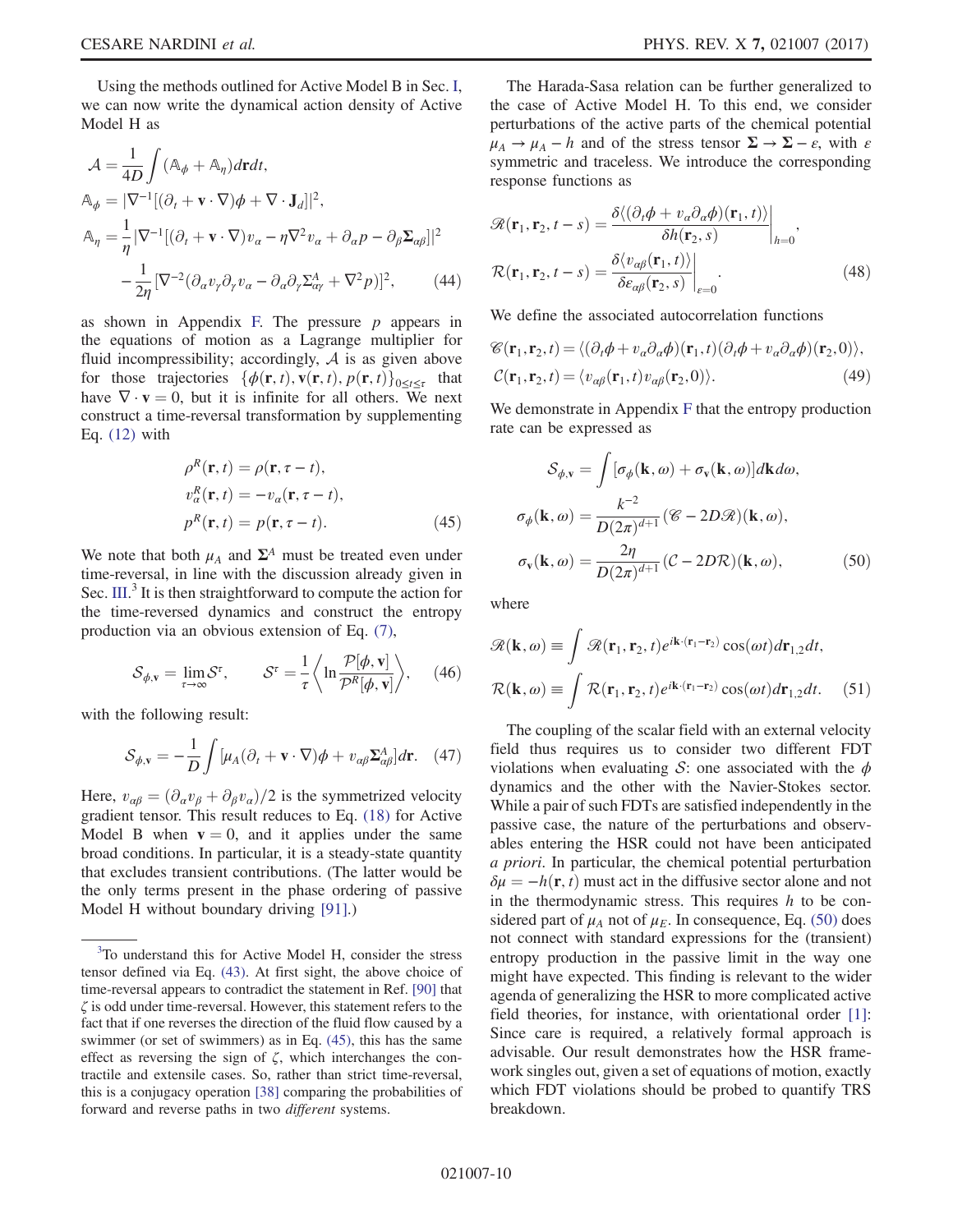# V. CIRCULATING CURRENTS

<span id="page-10-0"></span>Active Model B, while abandoning the free-energy structure of its passive counterpart, retains the gradient structure of the deterministic current in Eq. [\(1\):](#page-1-0)  $J_d = -\nabla \mu$ . This implies  $\nabla \wedge \mathbf{J}_d \equiv \mathbf{0}$  so that, at zeroth order in noise, there can be no circulating currents in the steady state. In this section, we outline how our approach generalizes to scalar field theories that allow currents of nonzero curl, as would be needed to capture (for instance) the selfassembled many-body ratched behavior reported for active Brownian particles in Ref. [\[84\]](#page-18-8).

<span id="page-10-4"></span>One such model, which will be addressed in more detail in a separate publication [\[92\]](#page-18-15), has  $\phi = -\nabla \cdot (\mathbf{J}_d + \mathbf{\Lambda})$  with

$$
\mathbf{J}_d = -\nabla \tilde{\mu} + [(\kappa_0 + \kappa_1 \phi) \nabla^2 \phi + \nu |\nabla \phi|^2] \nabla \phi,
$$
  
\n
$$
\tilde{\mu} = \mu_B + (\lambda_0 + \lambda_1 \phi) |\nabla \phi|^2,
$$
  
\n
$$
\mu_B = -h + a_2 \phi + a_3 \phi^2 + a_4 \phi^3 - k \nabla^2 \phi.
$$
\n(52)

This model, which we call Active Model  $B+$ , is written here in the presence of a static free-energy contribution  $-h(\mathbf{r})\phi(\mathbf{r})$ . In  $\mathbf{J}_d$ , it includes, for completeness, all active terms to order  $(\phi^3, \nabla^3)$ . Of these, only  $\kappa_1$  and  $\nu$  can create nonzero curl. Indeed, only  $\nu$  can do this in one dimension, in the sense of creating a nonzero net current around a loop closed via periodic boundary conditions. (This is because  $\phi \nabla^2 \phi$  is reduced to gradient form in one dimension.) By Helmholtz decomposition,  $J_d$  can always be written as

$$
\mathbf{J}_d = \mathbf{J}_d^g + \mathbf{J}_d^r,
$$
  
\n
$$
\mathbf{J}_d^g = -\nabla \mu; \qquad \mathbf{J}_d^r = \nabla \wedge \mathbf{A}, \qquad (53)
$$

for some choice of scalar field  $\mu$  and vector field **A**, with superscripts  $q$ ,  $r$  standing for gradient and rotational. By similarly decomposing the noise terms, one can also formally define gradient and circulating parts of the total current  $\mathbf{J} = \mathbf{J}^g + \mathbf{J}^r$ .

Since  $J<sup>r</sup>$  is divergence-free, it plays no part in the dynamics of  $\phi$ . Accordingly, Eq. [\(7\),](#page-2-2) which defines  $\mathcal{S}_{\phi}$ , is oblivious to any entropy production arising from circulating currents. To capture this additional source of irreversibility, we now promote  $J(r, t)$  into an explicit dynamical variable. This leaves  $\phi$  dynamically redundant, as it can be reconstructed via  $\phi(\mathbf{r}, t) = \phi(\mathbf{r}, 0) - \int_0^t \nabla \cdot \mathbf{J}(\mathbf{r}, s) ds$ . From the point of view of comparing forward and backward trajectories, this corresponds to comparing movies in which the current is recorded (e.g., using tracer particles) rather than just density fluctuations.

If we fix a current trajectory  $\{J(x, t)\}_{0 \leq t \leq \tau}$ , the probability that J is arbitrarily close to it again has an exponential form with action given by

$$
\mathcal{A}_{\mathbf{J}} = \frac{1}{4D} \int |\mathbf{J} - \mathbf{J}_d|^2(\mathbf{r}, t) d\mathbf{r} dt.
$$
 (54)

<span id="page-10-2"></span>A straightforward computation shows that the entropy production at the level of currents is

$$
S_{\mathbf{J}} = S_{\phi} + \frac{1}{D} \int \langle \mathbf{J}^r \mathbf{J}_d^r \rangle(\mathbf{r}) d\mathbf{r}.
$$
 (55)

<span id="page-10-3"></span>For comparison, note that using Eq. [\(20\),](#page-4-7)  $S_{\phi}$  can be written

$$
S_{\phi} = \frac{1}{D} \int \langle \mathbf{J}^g \mathbf{J}_d^g \rangle(\mathbf{r}) d\mathbf{r}.
$$
 (56)

There are no cross terms between rotational and gradient contributions because  $\int J^g(\nabla \wedge \mathbf{A})d\mathbf{r}$  vanishes on partial<br>integration. This allows either  $\mathbf{F}$  or  $\mathbf{I}^g$  to be replaced by integration. [This allows either  $J^r$  or  $J^g$  to be replaced by the full current  $J$  in Eqs. [\(55\)](#page-10-2) and [\(56\).](#page-10-3)] The result [\(56\)](#page-10-3) is compatible with the forms [\(18\)](#page-3-3) and [\(21\)](#page-4-6) found above for  $\sigma_{\phi}(\mathbf{r})$ , although  $\mu^A$  is now a nonlocal functional<sup>4</sup> of  $\phi$ .

We listed in Eq. [\(20\)](#page-4-7) several, potentially inequivalent, forms for the local entropy production  $\sigma_{\phi}$  differing by transient contributions and/or formal entropy currents. Further options arise for the correspondingly defined local quantity  $\sigma_{\rm J}$ ; we explore these elsewhere [\[92\].](#page-18-15) Meanwhile, the simplest case of an additional entropy production arising via Eq, [\(55\)](#page-10-2) is when the current contains a deterministic rotational part  $J_d^r$  that is nonvanishing as  $D \rightarrow 0$ . The resulting contribution to  $S_J$  is

$$
\frac{1}{D} \int |\mathbf{J}_d^r|^2 d\mathbf{r} = \frac{1}{D} \int |\nabla \wedge \mathbf{A}|^2 d\mathbf{r}.
$$
 (57)

This is a classical form, familiar from the case of external driving, such as a current of charged particles in a circular wire driven by a tangential electromotive force.

Interestingly, the generalized Harada-Sasa relation [\(30\)](#page-6-0) for  $S_{\phi}$  is insensitive to the additional terms in Eq. [\(52\)](#page-10-4) and follows from Eq. [\(18\)](#page-3-3) directly as before, without modification. Indeed, since the circulating currents have no effect on the dynamics of  $\phi$ , the FDT mismatch of its correlators can give no information about their contribution to the entropy production via the last term in Eq. [\(55\)](#page-10-2). A connection between Harada-Sasa theory and this term might be made by considering the fluctuations of the curly currents themselves and their response to perturbations that couple to them. We leave this for future investigations.

## VI. CONCLUSIONS

<span id="page-10-1"></span>We have studied the violation of TRS in a class of scalar field theories relevant for the description of active matter such as self-propelled particles without alignment interactions. We have presented general tools for addressing the question of whether activity matters dynamically meaning, whether it contributes distinctly to TRS-breaking

<sup>&</sup>lt;sup>4</sup>Its calculation involves first constructing  $\mu$  as a Coulomb integral of  $\nabla \cdot \mathbf{J}$ , and then identifying as  $\mu_A$  the part of it that cannot be represented as a free-energy derivative.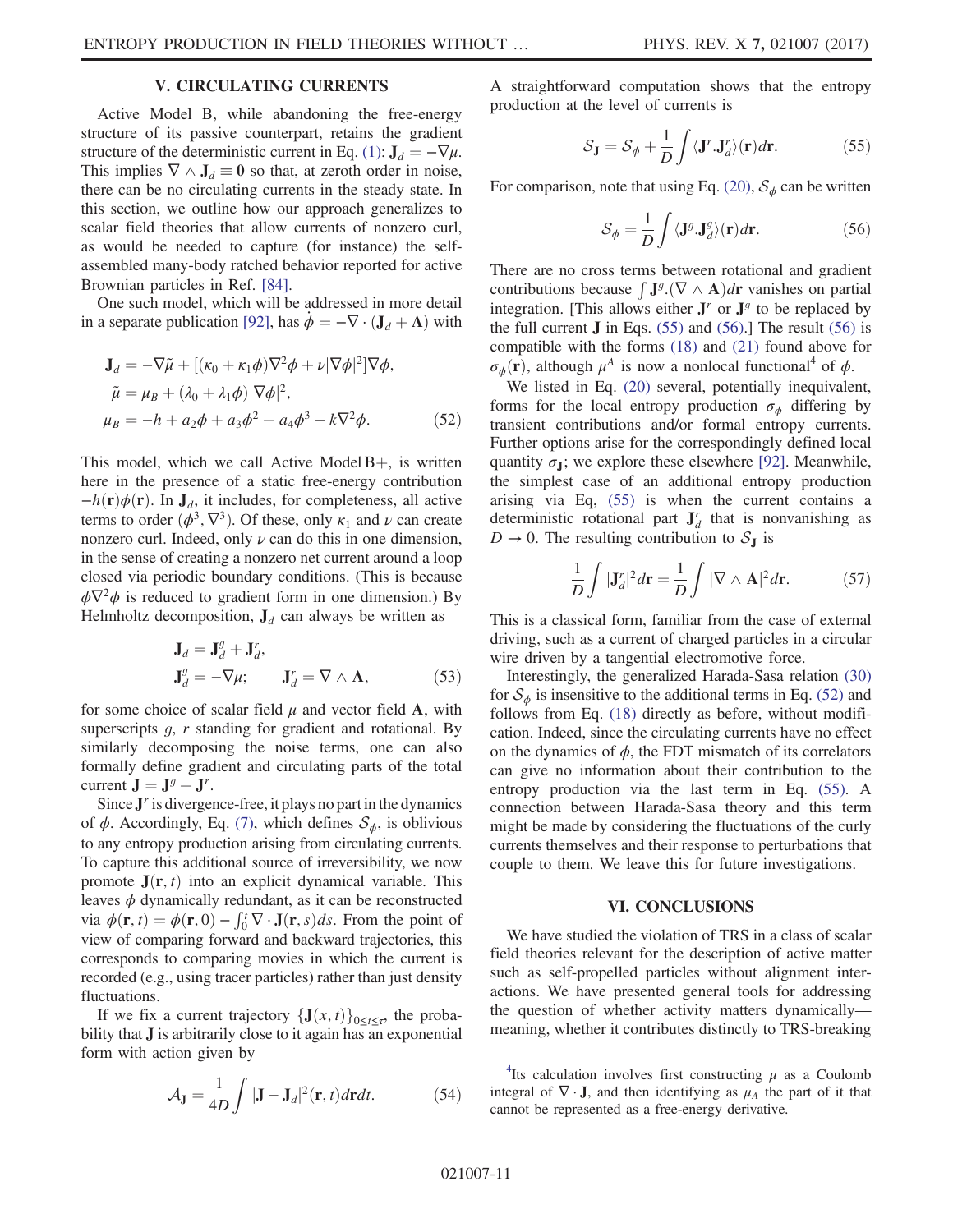physics, or whether the dynamics at large scales could be reproduced by some (possibly complicated) equilibrium model with TRS. Studying the entropy production allows one to quantify TRS breakdown directly at the coarsegrained level: It unambiguously assesses the extent to which dynamics at this scale is genuinely nonequilibrium.

The main models we considered were Active Models B and H [\[53,90\].](#page-17-4) For Active Model B, we defined a local entropy production density and confirmed this to be strongly localized at the interface between phases, with a bulk contribution that is much weaker at low noise levels, by constructing spatial maps to quantify where activity plays a role. We also offered a generalization of the HSR to field theories, quantitatively relating the entropy production rate to the violation of the FDT. This allows entropy production to be spectrally decomposed across spatial and temporal Fourier modes, even in translationally invariant cases where real-space maps convey no useful information.

Assigning wave-number dependence to entropy production allows one to give quantitative underpinning to a statement like "this active system is effectively passive, but only at scales larger than the correlation length." The quantitative link between FDT violation and TRS breakdown reinforces the fact that TRS is, first, a scale-dependent phenomenon and, second, one that depends on which variables are retained in a coarse-grained description. Absence of FDT violation ensures zero entropy production but only if the FDT is tested across the full subset of dynamical fields that we wish to describe. As we showed for Active Model H, the requirements are not always obvious. It might therefore be wise to focus first on the entropy production and, only when its form is clear, turn to Harada-Sasa–type constructions to make an explicit connection to FDT violations. This should ensure that no important terms are overlooked. An open task is to construct a HSR capable of detecting the entropy production from circulating currents that are invisible in the dynamics of the density field  $\phi(\mathbf{r}, t)$ , as exemplified by Active Model  $B+$ .

In scalar active matter, the microdynamics is usually very far from equilibrium, despite several approximate mappings to equilibrium. Coarse-grained approximations for the dynamics have been proposed in a number of systems [\[93](#page-18-16)–96], at times establishing a surprising connection to equilibrium [\[10,97\].](#page-16-4) Note the question of whether a given non-TRS dynamics can be approximated, at the coarsegrained level, by one with TRS is a distinct issue from whether the original microscopic dynamics is close to equilibrium [\[44\]](#page-17-17). In this article, we provide the tools to decide whether TRS breaking survives coarse graining in active-matter systems.

In some active-matter systems, mesoscopic or macroscopic violations of TRS are obvious—for instance, when fluid vortices are visible at the scale of interest. Our machinery can quantify such violations but is likely to be more useful in cases where they are harder to detect. For example, it would be an interesting followup of this work to apply the theoretical results developed here to Model B coupled to a logistic birth or death term which causes the arrest of phase separation at a particular scale [\[98\].](#page-18-17) Particles (representing bacteria) divide in dilute regions and die off in dense ones, manifestly violating TRS at the level of currents. It would be interesting to know if such a model still has finite entropy production when the density field alone is monitored.

Finally, there is clearly a connection between the idea of scale-dependent entropy production and the renormalization-group (RG) concept of "relevance." However, these are not interchangeable since activity could be relevant (changing a universality class) without itself surviving coarse graining (the new class might restore TRS at its fixed point). We hope our work will inform future RG studies both of scalar active field theories and the more complex vector and tensor theories of active matter [\[1,99](#page-16-0)–102], for which RG studies are starting to systematically uncover new classes.

#### ACKNOWLEDGMENTS

We thank Hugues Chaté, Romain Mari, Frederic MacKintosh, Davide Marenduzzo, Thomas Speck, David Tong, Paolo Visco, and Raphael Wittkowski for illuminating discussions. C. N. acknowledges the hospitality provided by DAMTP, University of Cambridge, while this work was being done. This research has been supported by EPSRC Grant No. EP/J007404. M. E. C. thanks the Royal Society for funding.

# <span id="page-11-0"></span>APPENDIX A: ADDITIVITY AND LOCALITY OF ENTROPY PRODUCTION

For Active Model B and its relatives, we established relations such as Eqs. [\(9\)](#page-2-5) and [\(17\),](#page-3-4) relating the global steady-state entropy production rate  $S$  to the integral of a local quantity  $\sigma(\mathbf{r})$ . This shows that the entropy production is additive over regions of space within a larger system. However, if we were to isolate one of these regions as a subsystem, its entropy production rate would depend on what boundary conditions were imposed. Only in the thermodynamic limit, where all subsystems are much larger than the correlation length, do the contributions from such internal boundaries become unimportant.

In this appendix, we consider the case where one specifies fixed information about the time evolution of  $\phi$ and its gradients on each internal boundary, which is then shared by the subsystems on either side of that boundary. We examine the additivity of the entropy production in this case and discuss conditions under which it makes sense to view  $\sigma(\mathbf{r})$  as a local entropy production density.

We consider a region of space  $\Omega_1$ , with  $\Omega_2$  its complement;  $\partial\Omega$  is the boundary separating the two regions. We restrict our attention to local field theories, defined as those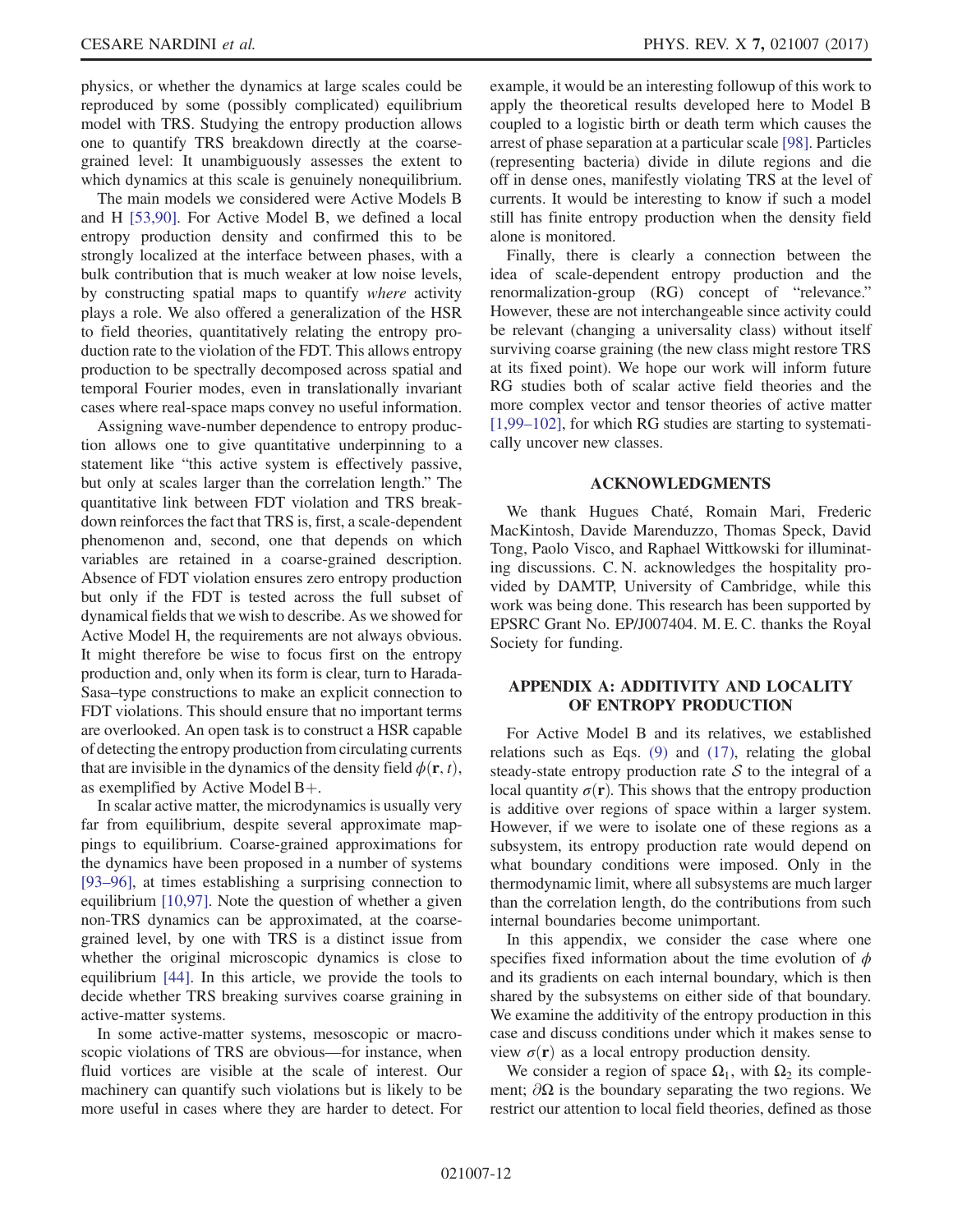<span id="page-12-0"></span>in which the trajectories within  $\Omega_1$  have no further dependence on those in  $\Omega_2$  once the boundary information  $\chi$  is given. The probability for the system to follow a given trajectory  $\psi$  that equals  $\psi_1(\mathbf{r}, t)$  inside  $\Omega_1$ , and  $\psi_2(\mathbf{r}, t)$  in  $\Omega_2$ , can then be written as

$$
\mathcal{P}[\boldsymbol{\psi}] = \mathcal{P}_1[\boldsymbol{\psi}_1|\boldsymbol{\chi}]\mathcal{P}_2[\boldsymbol{\psi}_2|\boldsymbol{\chi}]\mathcal{P}_{\partial\Omega}[\boldsymbol{\chi}], \tag{A1}
$$

where  $\mathcal{P}_i[\psi_i|\chi]$  is the conditional probability of finding  $\psi_i$ <br>in O<sub>r</sub> given that these fields and their derivatives satisfy in  $\Omega_i$ , given that these fields and their derivatives satisfy some boundary information  $\chi(t)$  on  $\partial\Omega$ , whose unconditional probability is  $\mathcal{P}_{\partial \Omega}[\chi]$ .<br>For Active Model B, Eq.

<span id="page-12-1"></span>For Active Model B, Eq. [\(A1\)](#page-12-0) is obviously true if one works with the current  $(\psi = J)$  of which the action  $\mathcal{A}[J]$  is<br>a local functional Less obviously this is also true working a local functional. Less obviously, this is also true working with the density  $\phi$ , so long as the boundary data  $\chi$  contain enough derivatives of  $\phi$  both to specify  $(\dot{\phi} + \nabla \cdot \mathbf{J}_d)$  on  $\partial \Omega$ and to ensure that the Poisson equation  $\nabla^2 f = (\dot{\phi} + \nabla \cdot \mathbf{J}_d)$ has a unique solution inside  $\Omega_i$ . In such cases, one has

$$
\mathcal{P}_i[\boldsymbol{\psi}_i|\boldsymbol{\chi}] = \frac{W_i[\boldsymbol{\psi}_i|\boldsymbol{\chi}]}{Z_i[\boldsymbol{\chi}]},
$$
\n(A2)

<span id="page-12-2"></span>where  $W_i$  is a statistical weight for the conditioned trajectories in  $\Omega_i$ , and  $Z_i[\chi]$  is its integral over such trajectories.<br>For any local action 4, we have  $W_i = \exp{-4i[\mu_i]}$  for For any local action A, we have  $W_i = \exp{-\lambda_i[\psi_i]}$  for trajectories respecting the boundary data and  $W_i = 0$ trajectories respecting the boundary data and  $W_i = 0$ otherwise; here,  $A_i$  is an action integrated only over the domain  $\Omega_i$ . From this, it follows that the statistical weight of the boundary data themselves,  $W_{\partial\Omega}[\chi] = Z_1[\chi]Z_2[\chi]$ , and their normalized probability density is their normalized probability density is

$$
\mathcal{P}_{\partial\Omega}[\boldsymbol{\chi}] = \frac{Z_1[\boldsymbol{\chi}]Z_2[\boldsymbol{\chi}]}{\int Z_1[\boldsymbol{\chi}]Z_2[\boldsymbol{\chi}]\mathcal{D}[\boldsymbol{\chi}]}.
$$
 (A3)

<span id="page-12-3"></span>Substituting Eqs. [\(A2\)](#page-12-1) and [\(A3\)](#page-12-2) in Eq. [\(A1\)](#page-12-0) for the forward probability  $\mathcal{P}[\psi]$ , and then repeating exactly the same<br>calculation for the backward probability  $\mathcal{P}^R[\psi]$  gives calculation for the backward probability  $\mathcal{P}^R[\psi]$ , gives

$$
S = \langle S_1[\chi] \rangle_{\mathcal{P}_{\partial\Omega}} + \langle S_2[\chi] \rangle_{\mathcal{P}_{\partial\Omega}} + S_{\chi}, \tag{A4}
$$

where the entropy production of the boundary process is written

$$
S_{\chi} = \lim_{\tau \to \infty} \frac{1}{\tau} \left\langle \ln \frac{\mathcal{P}_{\partial \Omega}}{\mathcal{P}_{\partial \Omega}^{R}} \right\rangle_{\mathcal{P}_{\partial \Omega}}.
$$
 (A5)

In Eq.  $(A4)$ , the first two terms sum the entropy production in our two subsystems; each of these is first calculated with quenched boundary data  $\chi$  as

$$
S_i[\chi] = \lim_{\tau \to \infty} S_i^{\tau}[\chi] \qquad S_i^{\tau}[\chi] = \frac{1}{\tau} \left\langle \ln \frac{\mathcal{P}_i}{\mathcal{P}_i^R} \right\rangle_{\mathcal{P}_i[\psi_i|\chi]} \quad (A6)
$$

and then averaged over  $\chi$  [notated as  $\langle \cdot \rangle_{P_{\partial\Omega}}$  in Eq. [\(A4\)\]](#page-12-3).

<span id="page-12-4"></span>From Eq. [\(A2\)](#page-12-1), we obtain

$$
S_i[\chi] = \left\langle \int_{\Omega_i} \hat{\sigma}(\boldsymbol{\psi}, \nabla \boldsymbol{\psi}, \ldots) d\mathbf{r} \right\rangle_{\mathcal{P}_i[\boldsymbol{\psi}_i|\chi]} + \lim_{\tau \to \infty} \frac{1}{\tau} \ln \frac{Z_i^R[\chi]}{Z_i[\chi]}
$$
(A7)

with  $\hat{\sigma}(\psi, \nabla \psi, \ldots)$  a local function of  $\psi$  and its gradients. The first term represents the bulk contribution to  $S$ , while the second only depends on the boundary data. This does not vanish, in general, but it does so whenever the boundary information  $\chi$  itself exhibits TRS.

Thus, the entropy production rate  $S$  for two systems with a shared boundary is strictly additive only if a movie of events on the boundary itself looks statistically the same when shown in reverse. Generically, this cannot be expected, so there is indeed a finite (subextensive) boundary contribution, which becomes negligible only if the subsystems are large compared to the correlation length.

<span id="page-12-5"></span>This type of "qualified additivity" is familiar from the study of systems in equilibrium. Indeed, using arguments that exactly parallel those above, one can show that, in equilibrium, the global entropy defined as

$$
S = -\int \mathcal{P}[\psi] \ln(\mathcal{P}[\psi]) \mathcal{D}[\psi]
$$
 (A8)

obeys [analogous to Eq. [\(A4\)](#page-12-3)]

$$
S = \langle S_1[\chi] \rangle_{\mathcal{P}_{\partial\Omega}} + \langle S_2[\chi] \rangle_{\mathcal{P}_{\partial\Omega}} + S_{\chi}, \tag{A9}
$$

with the boundary contribution to the entropy

$$
S_{\chi} = -\int \mathcal{P}_{\partial \Omega}[\chi] \ln(\mathcal{P}_{\partial \Omega}[\chi]) \mathcal{D}[\chi]. \quad (A10)
$$

<span id="page-12-6"></span>Moreover, in analogy with Eq. [\(A7\),](#page-12-4) we find

$$
S_i[\chi] = -\langle \ln W[\psi_i|\chi] \rangle_{\mathcal{P}_i[\psi_i|\chi]} + \ln Z_i[\chi]. \quad \text{(A11)}
$$

In Eqs. [\(A8\)](#page-12-5)–[\(A11\)](#page-12-6),  $S_i$ ,  $P$ , and W are now functionals of configurations and not trajectories.

These arguments for qualified additivity support the interpretation of  $\sigma(\mathbf{r}) = \langle \hat{\sigma} \rangle$  in Eq. [\(9\)](#page-2-5) as a local entropy density, on the basis that  $\hat{\sigma}(\psi, \nabla \psi, ...)$  stands conceptually in relation to the global entropy production  $\mathcal S$  just as the equilibrium entropy density  $\mathcal{S}(\psi, \nabla \psi, ...)$  stands in relation to the global equilibrium entropy S. Note that, in the main text, we have mainly focused on the weak noise limit, for which the integral in Eq. [\(9\)](#page-2-5) is performed at a sufficiently coarse-grained level that long-wavelength fluctuation contributions are unimportant. In equilibrium models, this would correspond to a treatment of  $\mathcal{S}(\psi, \nabla \psi, ...)$ at the mean-field or density-functional level.

Having established qualified additivity, and given the non-negativity of  $S$ , a natural question is whether the entropy production density  $\sigma(\mathbf{r})$  is itself non-negative. In partial answer to this, observe first that the various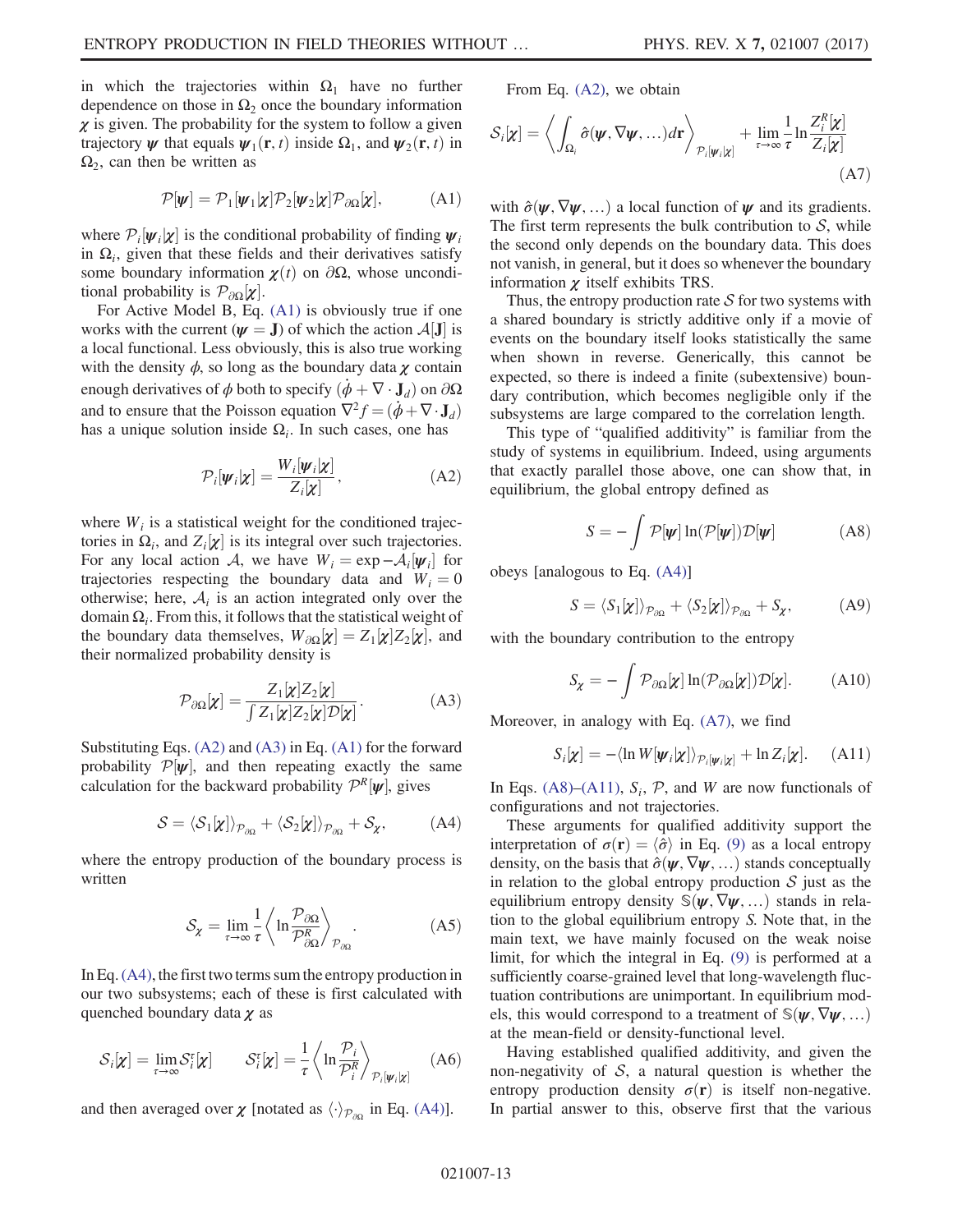contributions in Eq. [\(A4\)](#page-12-3) are non-negative since the relevant integral fluctuation theorems [\[38\]](#page-17-2) apply equally to conditional and full probabilities. We thus have

$$
\mathcal{S}_i^{\tau}[\chi] \ge 0, \qquad \frac{1}{\tau} \left\langle \ln \frac{\mathcal{P}_{\partial \Omega}}{\mathcal{P}_{\partial \Omega}^R} \right\rangle_{\mathcal{P}_{\partial \Omega}} \ge 0. \tag{A12}
$$

This might seem to imply the positivity of  $\sigma(\psi, \nabla \psi, ...)$ when the continuum limit is taken. However, because of the presence of the second term of Eq. [\(A7\),](#page-12-4) this is actually not a correct inference unless the statistics of the boundary information  $\chi$  itself exhibits TRS, so the second term vanishes. This suggests (as is physically reasonable) that any local region of negative  $\sigma$  must be driven, through its boundary, by a larger, positive entropy production happening elsewhere. We defer to future work the question of whether such situations can arise in practice for the active field theories studied here.

## <span id="page-13-0"></span>APPENDIX B: DISCRETIZED DYNAMICS

In this appendix, we detail how to perform spatial discretization such that detailed balance is always recovered in the equilibrium limit for Active Model B. This is the discretization we used to numerically integrate the model, giving the results in Sec. [I](#page-0-0).

<span id="page-13-4"></span>We consider here a 1D Model B ( $\mu_A = 0$ ), although it is easy to extend the results of this appendix to higher dimensions. We consider a system of finite width  $L$  such that  $x \in [0, L]$  with periodic boundary conditions. We discretize x into N lattice points with equal lattice spacing discretize  $x$  into  $N$  lattice points with equal lattice spacing  $\Delta$  so that  $N\Delta = L$ , and the density field as  $\phi(x, t) \rightarrow \phi_i(t)$ , where  $i = 1, 2, ..., N$ ;  $\phi_i$  is the value of  $\phi$  at  $x = i\Delta$ . The dynamics then becomes

$$
\partial_t \phi_i = \nabla^2 \frac{\partial \mathcal{F}}{\partial \phi_i} + \sqrt{2D} \nabla \eta_i, \tag{B1}
$$

<span id="page-13-2"></span>with  $\langle \eta_i(t)\eta_j(t') \rangle = \delta_{ij}\delta(t-t')$ . We now choose the fol-<br>lowing discretization for the gradient operator  $\nabla$ . lowing discretization for the gradient operator ∇:

$$
\nabla \psi_i = \frac{\psi_{i+1} - \psi_{i-1}}{2\Delta},\tag{B2}
$$

<span id="page-13-3"></span>for any discrete fields  $\psi_i$ , which implies the discretization for the Laplacian operator:

$$
\nabla^2 \psi_i = \frac{\psi_{i+2} - 2\psi_i + \psi_{i-2}}{4\Delta^2}.
$$
 (B3)

To show that the detailed balance is satisfied, we substitute Eqs. [\(B2\)](#page-13-2) and [\(B3\)](#page-13-3) into Eq. [\(B1\)](#page-13-4) to obtain

$$
\partial_t \phi_i = -\frac{1}{4\Delta^2} A_{ij} \frac{\partial \mathcal{F}}{\partial \phi_j} + \frac{\sqrt{2D}}{2\Delta} B_{ij} \eta_j, \tag{B4}
$$

where the matrices  $A$  and  $B$  are given by

$$
A = \begin{pmatrix} 2 & 0 & -1 & & & \\ 0 & 2 & 0 & -1 & & \\ -1 & 0 & 2 & 0 & -1 & \\ & & & \ddots & & \\ & & & & \ddots & \\ & & & & & \ddots \\ & & & & & & \ddots \\ & & & & & & -1 & 0 & 2 \end{pmatrix}
$$
 (B5)

<span id="page-13-5"></span>and

$$
B = \begin{pmatrix} 0 & 1 & & & \\ -1 & 0 & 1 & & \\ & -1 & 0 & -1 & \\ & & & \ddots & \\ & & & & -1 & 0 \end{pmatrix}, \quad (B6)
$$

with zero elements where not explicitly written. We observe  $BB^T = B^T B = A$ , which is the condition for this discretized dynamics to obey exactly detailed balance [\[83,103\]](#page-18-7). Using the same discretization for the active term  $\mu_A$ , this ensures that TRS is respected fully in the limit  $\mu_A \rightarrow 0$ .

# <span id="page-13-1"></span>APPENDIX C: TIME-SYMMETRIC CONTRIBUTION TO A

The time-symmetric contribution that was omitted from Eq. [\(11\)](#page-2-3) depends on the prescription used for defining stochastic integrals (Ito, Stratonovich, or intermediate [\[104](#page-19-0)–107]) and also on the spatial discretization used; indeed, the subscript S denotes our adopted Stratonovich convention. As discussed in Appendix [B](#page-13-0) above, we use midpoint discretization to maintain exact TRS in the passive limit. Therefore, here we present only the form of this term, notated  $A<sub>S</sub>$  in the following, for Active Model B in the Stratonovich convention with midpoint discretization and the choice  $\mu_A = \lambda |\nabla \phi|^2$ . This is straightforwardly<br>obtained from Eq. (5.15) in Ref. [104] as obtained from Eq. (5.15) in Ref. [\[104\]](#page-19-0) as

<span id="page-13-6"></span>
$$
\mathcal{A}_S = \mathcal{A}_S^R = -\frac{1}{2\Delta^2} \sum_i \left[ f''(\phi_i) + \frac{3\kappa}{4\Delta^2} \right].
$$
 (C1)

This is divergent as  $\Delta \rightarrow 0$ , both in the part that depends on  $f''(\phi_i)$  and in the second, constant contribution. However, one still has  $A_S - A_S^R = 0$ , as promised, which is all we need for the results of the main text. The use of any other need for the results of the main text. The use of any other convention and/or discretization would give the same final result for S once the counterpart of  $A_s - A_s^R$ , which is no longer zero, is properly worked out.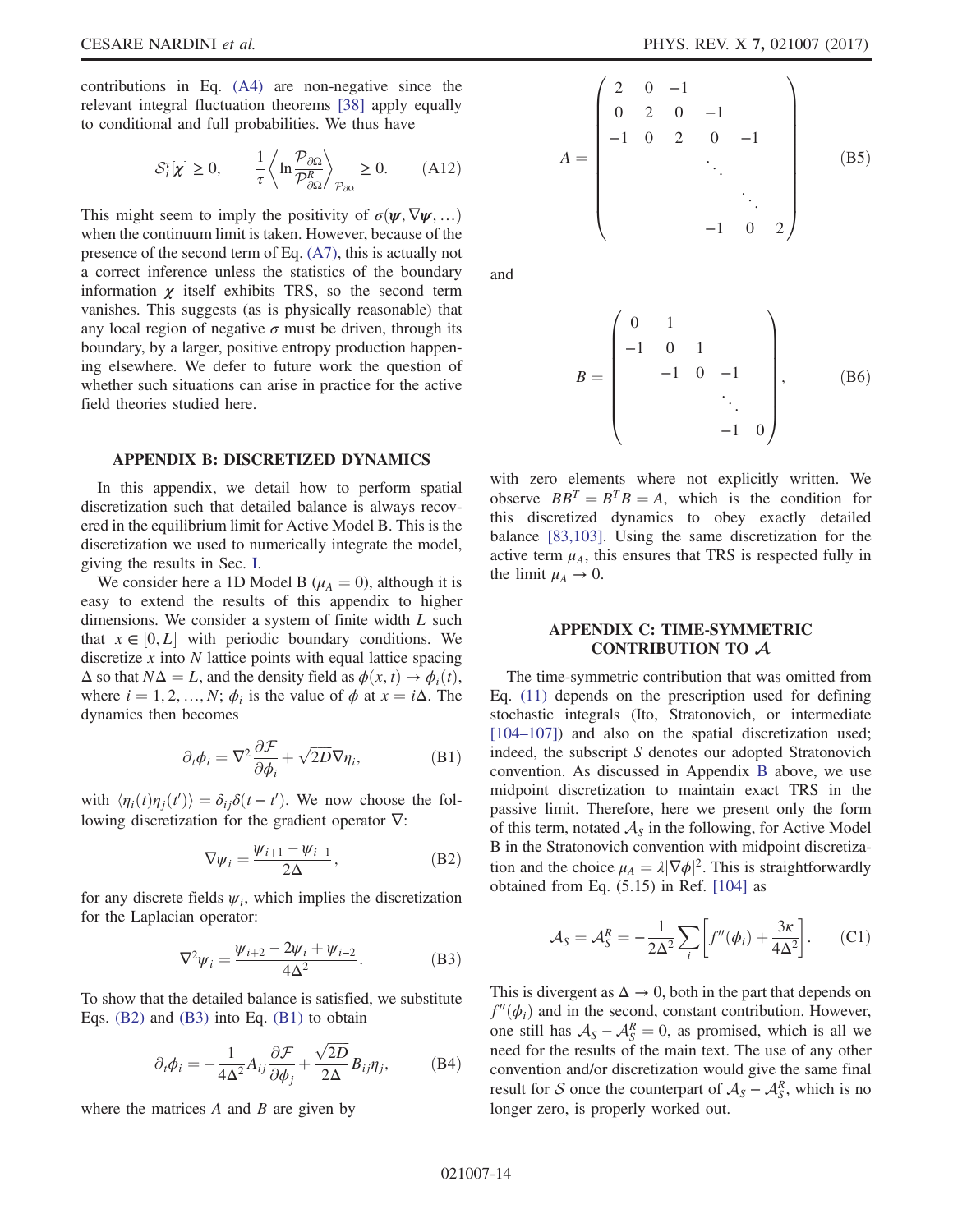## <span id="page-14-0"></span>APPENDIX D: SPATIAL DISCRETIZATION

The result [\(21\)](#page-4-6) follows from Eq. [\(18\)](#page-3-3) only if  $\langle \mu_A \nabla. \Lambda \rangle = 0$ . This would hold automatically if the stochastic integrals were interpreted in the Ito convention in which the time derivative is evaluated at the start of the time step; however, in this paper, we use the (mid-time-step) Stratonovich convention, which anticipates part of the subsequent increment so that  $\phi$  cannot be simply replaced by  $\nabla^2 \mu$  to give Eq. [\(21\)](#page-4-6) from Eq. [\(18\).](#page-3-3) Here, we only address the special case of Active Model B in one dimension. We show that Eq. [\(21\)](#page-4-6) still holds, so long as we employ midpoint spatial discretization.

Any stochastic integral in the Stratonovich convention can be transformed into one in the Ito convention. However, subtleties arise when dealing with stochastic PDEs; these are closely linked to the  $A<sub>S</sub>$  term in the dynamical action discussed in Appendix [C](#page-13-1) above. Let us first consider a stochastic differential equation in the form  $[x_i \in \mathbb{R}, x = (x_1, ..., x_n)]$ 

$$
\dot{x}_i = a_i(x) + b_{ij}\eta_j,\tag{D1}
$$

<span id="page-14-2"></span>where  $\langle \eta_i(t)\eta_j(s)\rangle = \delta_{ij}\delta(t-s)$ . We want to consider the following Stratonovich integral:

$$
\mathcal{I}_{il} = \int_0^t f_i(x(s)) \eta_l(s) ds, \tag{D2}
$$

where  $x(s)$  satisfies Eq. [\(D1\).](#page-14-2) Here,  $\mathcal{I}_{il}$  can be converted into an Ito plus a nonstochastic (Riemann) integral as follows [\[108\]](#page-19-1):

$$
\mathcal{I}_{il} = \int_0^t f_i(x(s)) \cdot \eta_l(s) ds + \mathcal{I}_{il}^{\text{conv}}, \tag{D3}
$$

<span id="page-14-3"></span>where  $\cdot$  denotes that the integral has to be understood in the Ito sense, and

$$
\mathcal{I}_{il}^{\text{conv}} = \frac{1}{2} \int_0^t \frac{\partial f_i}{\partial x_j} (x(s)) b_{jl} ds. \tag{D4}
$$

This result, when formally generalized to the case of Active Model B, produces ill-defined formulas, involving the square of a Dirac delta. In order to progress, we then midpoint-discretize the dynamics [\(1\)](#page-1-0)–[\(4\)](#page-2-6) as in Appendix [B](#page-13-0), with periodic boundary conditions. We have

$$
\dot{\phi}_i = \frac{\mu_{i+2} - 2\mu_i + \mu_{i-2}}{4\Delta^2} + \frac{\sqrt{2D}}{2\Delta} B_{ij} \eta_j,
$$
 (D5)

where B obeys Eq. [\(B6\)](#page-13-5), that is,  $B_{ij} = \delta_{i+1,j} - \delta_{i-1,j}$ . Now consider the part of entropy production coming from the stochastic integral:

$$
\mathcal{I} = -\frac{\Delta}{2tD\Delta} \sum_{i} \int_0^t \mu_{A,i} (\eta_{i+1} - \eta_{i-1}).
$$
 (D6)

Applying Eq. [\(D4\)](#page-14-3) and using the discrete form of  $\mu_A$ ,

$$
\mu_{A,i} = \lambda \left( \frac{\phi_{i+1} - \phi_{i-1}}{2\Delta} \right)^2, \tag{D7}
$$

we have  $\mathcal{I}^{\text{conv}} = 0$ . We conclude that, with midpoint spatial discretization, the expression for the entropy production [\(18\)](#page-3-3) can be equally interpreted in Ito or Stratonovich conventions. Then, using the nonanticipating property of the Ito convention, Eq. [\(18\)](#page-3-3) implies Eq. [\(21\).](#page-4-6)

This result requires the integrand  $\mu_{A,i}$  in Eq. [\(18\)](#page-3-3) to depend only on  $i \pm 1$  and not on  $i \pm 2$ . If we wanted to write the entropy production in the equivalent form

$$
S = -\frac{1}{D} \int \langle \mu \dot{\phi} \rangle(\mathbf{r}) d\mathbf{r},
$$
 (D8)

<span id="page-14-4"></span>we would find (with midpoint spatial discretization) that the conversion from Stratonovich to Ito brings in a term

$$
-\lim_{t \to \infty} \frac{1}{t} \frac{\Delta}{2\Delta^2} \sum_{i} \int \left[ \frac{3\kappa}{4\Delta^2} + f''(\phi_i) \right] dt, \tag{D9}
$$

which does not admit a continuous limit for  $\Delta \rightarrow 0$ . However, this divergence cancels against another term,

$$
-\frac{1}{D}\int \langle \mu \cdot \nabla \Lambda \rangle(\mathbf{r}) d\mathbf{r},\qquad (D10)
$$

which appears in the Ito but not the Stratonovich integral for S. These facts have been checked in our numerical simulations of Active Model B. Let us finally observe that Eq. [\(D9\)](#page-14-4) is actually proportional to  $A<sub>S</sub>$ ; see Eq. [\(C1\)](#page-13-6). However, this is nongeneric and due to the fact that the noise in the dynamics is additive and  $BB^T = B^T B = A$ .

We conclude by noting that analogous apparent divergences would be found by using other types of spatial discretization or Fourier truncations in the numerical computation of the entropy production.

#### <span id="page-14-1"></span>APPENDIX E: SMALL NOISE EXPANSION

<span id="page-14-5"></span>We expand the dynamic action with the D expansion of  $\phi$ in Eq. [\(22\).](#page-4-3) Since we use this action only for bookkeeping, we choose the simpler Ito convention in this appendix. We have

$$
\mathcal{A}[\phi] = -\frac{1}{4D} \int [\dot{\phi}_0 + \nabla \cdot \mathbf{J}_d[\phi_0]] \nabla^{-2} [\dot{\phi}_0 + \nabla \cdot \mathbf{J}_d[\phi_0]] dr dt \n- \frac{1}{2\sqrt{D}} \int [\dot{\phi}_0 + \nabla \cdot \mathbf{J}_d[\phi_0]] \nabla^{-2} \n\times \left[ \dot{\phi}_1 - \nabla^2 \left( \frac{\delta \mathcal{F}_0}{\delta \phi_1} + 2\lambda \nabla \phi_0 \cdot \nabla \phi_1 \right) \right] dr dt \n- \frac{1}{4} \int \left[ \dot{\phi}_1 - \nabla^2 \left( \frac{\delta \mathcal{F}_0}{\delta \phi_1} + 2\lambda \nabla \phi_0 \cdot \nabla \phi_1 \right) \right] \nabla^{-2} \n\times \left[ \dot{\phi}_1 - \nabla^2 \left( \frac{\delta \mathcal{F}_0}{\delta \phi_1} + 2\lambda \nabla \phi_0 \cdot \nabla \phi_1 \right) \right] dr dt + \mathcal{O}(\sqrt{D}),
$$
\n(E1)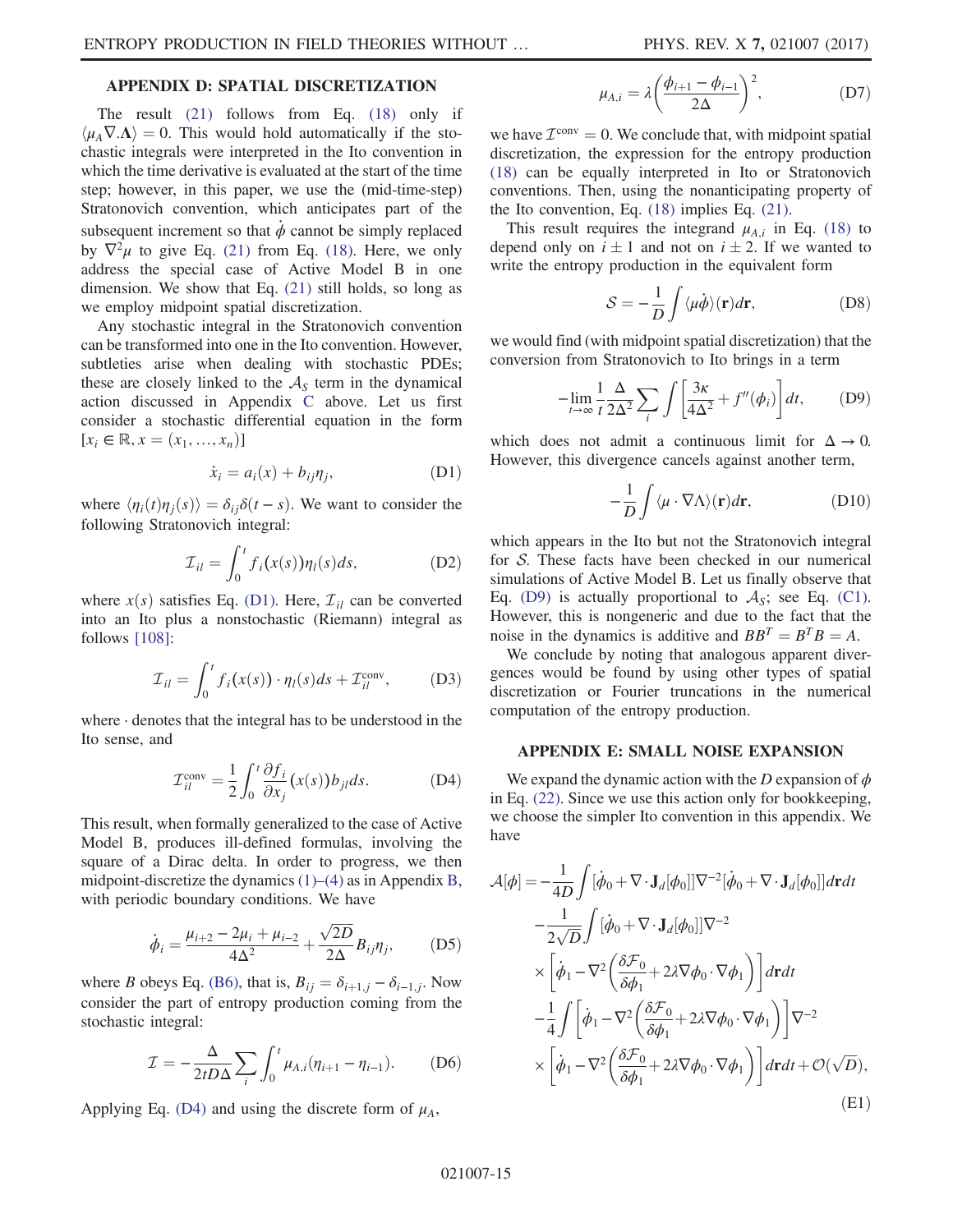where we have used the definition of  $\mathcal{F}_0$  in Eq. [\(25\).](#page-4-8) In the small noise limit, the first term in Eq. [\(E1\)](#page-14-5) must vanish to avoid any divergence, yielding the mean-field equation  $\dot{\phi}_0 = -\nabla \cdot \mathbf{J}_d(\phi_0)$ . The second term thus also vanishes, and the third one corresponds to the dynamics of  $\phi_1$  given by Eq. [\(24\)](#page-4-1).

## <span id="page-15-0"></span>APPENDIX F: HARADA-SASA FOR ACTIVE MODEL H

We first prove that the action of Active Model H is given by Eq. [\(44\)](#page-9-2). Introducing the noise vector  $\Gamma_{\alpha} = \partial_{\beta} \Gamma_{\alpha\beta}$ , its correlations read

$$
\langle \Upsilon_{\alpha}(\mathbf{r}, t) \Upsilon_{\beta}(\mathbf{r}', t') \rangle
$$
  
= -2\eta D(\delta\_{\alpha\beta} \nabla^2 + \partial\_{\alpha} \partial\_{\beta}) \delta(\mathbf{r} - \mathbf{r}') \delta(t - t'). (F1)

The dynamic action corresponding to the fluid dynamics is

$$
\mathcal{A}_{\eta} = \frac{1}{2} \int_{\mathbf{r}, \mathbf{r}', t, t'} \Upsilon_{\alpha}(\mathbf{r}, t) \Xi_{\alpha\beta}(\mathbf{r} - \mathbf{r}', t - t') \Upsilon_{\beta}(\mathbf{r}', t'), \qquad \text{(F2)}
$$

where

$$
\int_{\mathbf{r}'',t''} \Xi_{\alpha\gamma}(\mathbf{r}-\mathbf{r}'',t-t'') \langle \Upsilon_{\gamma}(\mathbf{r}'',t'') \Upsilon_{\beta}(\mathbf{r}',t') \rangle \n= \delta_{\alpha\beta} \delta(\mathbf{r}-\mathbf{r}') \delta(t-t').
$$
\n(F3)

We get the explicit expression for  $\Xi$  as

$$
\Xi_{\alpha\beta}(\mathbf{r} - \mathbf{r}', t - t') = -\frac{1}{2\eta D} \nabla^{-2} \left( \delta_{\alpha\beta} - \frac{1}{2} \nabla^{-2} \partial_{\alpha} \partial_{\beta} \right) \delta(\mathbf{r} - \mathbf{r}') \delta(t - t').
$$
\n(F4)

Using incompressibility, the contribution of the fluid dynamics to the total action follows as in Eq. [\(44\)](#page-9-2).

We now consider the derivation of the generalized Harada-Sasa relation for Active Model H, stated in Eq. [\(50\)](#page-9-0). It is useful to start from an expression of the entropy production equivalent to Eq. [\(47\)](#page-9-3) up to boundary terms:

$$
S_{\phi,\mathbf{v}} = -\frac{1}{D} \int \langle \mu(\partial_t + \mathbf{v} \cdot \nabla) \phi + v_{\alpha\beta} \Sigma_{\alpha\beta} \rangle d\mathbf{r}.
$$
 (F5)

<span id="page-15-1"></span>This can be rewritten as

$$
\mathcal{S}_{\phi,\mathbf{v}} = -\frac{1}{2D} \lim_{t \to 0} \int \langle \mu(\mathbf{r}, 0) [(\partial_t + v_a \partial_\alpha) \phi](\mathbf{r}, t) \n+ \mu(\mathbf{r}, t) [(\partial_t + v_a \partial_\alpha) \phi](\mathbf{r}, 0) \n+ v_{\alpha\beta}(\mathbf{r}, 0) \Sigma_{\alpha\beta}(\mathbf{r}, t) + v_{\alpha\beta}(\mathbf{r}, t) \Sigma_{\alpha\beta}(\mathbf{r}, 0) \rangle d\mathbf{r}.
$$
 (F6)

The dynamics perturbed as  $\mu_A \rightarrow \mu_A - h$  is given by

$$
(\partial_t + v_\beta \partial_\beta)\phi = -\partial_\alpha J_\alpha, \quad J_\alpha = -\partial_\alpha(\mu - h) + \Gamma_\alpha. \quad \text{(F7)}
$$

The corresponding dynamical action shift at linear order in h reads

$$
\delta \mathcal{A} = -\frac{1}{2D} \int h [(\partial_t + v_\beta \partial_\beta) \phi - \partial_{\alpha \alpha}^2 \mu] d\mathbf{r} dt + \mathcal{O}(h^2). \quad (F8)
$$

From this shift follows the response

$$
\mathcal{R}(\mathbf{r}, \mathbf{r}, t) = \frac{1}{2D} \langle [(\partial_t + v_a \partial_\alpha) \phi](\mathbf{r}, t) [(\partial_t + v_\beta \partial_\beta) \phi - \partial_{\beta\beta}^2 \mu](\mathbf{r}, 0) \rangle, \tag{F9}
$$

<span id="page-15-3"></span>and its symmetrized form

$$
\mathcal{R}(\mathbf{r}, \mathbf{r}, t) + \mathcal{R}(\mathbf{r}, \mathbf{r}, -t)
$$
\n
$$
= \frac{1}{D} \langle [(\partial_t + v_a \partial_\alpha) \phi](\mathbf{r}, t) [(\partial_t + v_\beta \partial_\beta) \phi](\mathbf{r}, 0) \rangle
$$
\n
$$
- \frac{1}{2D} \nabla_{(2)}^2 \langle [(\partial_t + v_a \partial_\alpha) \phi](\mathbf{r}, t) \mu(\mathbf{r}, 0) \rangle
$$
\n
$$
- \frac{1}{2D} \nabla_{(2)}^2 \langle [(\partial_t + v_a \partial_\alpha) \phi](\mathbf{r}, 0) \mu(\mathbf{r}, t) \rangle. \tag{F10}
$$

We see that the first two lines of Eq. [\(F6\)](#page-15-1) can be written

$$
\frac{1}{2}\langle [(\partial_t + v_a \partial_\alpha)\phi](\mathbf{r},t)\mu(\mathbf{r},0)\rangle + \frac{1}{2}\langle [(\partial_t + v_a \partial_\alpha)\phi](\mathbf{r},0)\mu(\mathbf{r},t)\rangle \n= \nabla_{(2)}^{-2}\mathscr{C}(\mathbf{r},\mathbf{r},t) - D\nabla_{(2)}^{-2}[\mathscr{R}(\mathbf{r},\mathbf{r},t) + \mathscr{R}(\mathbf{r},\mathbf{r},-t)], \qquad \text{(F11)}
$$

where we employed the definition [\(49\)](#page-9-4) for the correlation.

To obtain the last line in the expression for the entropy production [\(F6\)](#page-15-1), we now consider the response with respect to the perturbation  $\Sigma^A \to \Sigma^A - \varepsilon$ , with  $\varepsilon_{\alpha\beta}$  symmetric in the exchange of  $\alpha$  and  $\beta$  as well as traceless. The dynamic action at linear order in  $\varepsilon$  reads

$$
\delta \mathcal{A} = -\frac{1}{2\eta D} \int_{\mathbf{r},t} \partial_{\beta} \varepsilon_{\alpha\beta} \nabla^{-2} [(\partial_t + v_\gamma \partial_\gamma) v_\alpha \n- \eta \nabla^2 v_\alpha - \partial_\gamma \Sigma_{\alpha\gamma}^A + \partial_\alpha p] \n- \frac{1}{4\eta D} \int_{\mathbf{r},t} \partial_\alpha \partial_\gamma \varepsilon_{\alpha\gamma} \nabla^{-4} (\partial_\beta v_\mu \partial_\mu v_\beta \n- \partial_\beta \partial_\mu \Sigma_{\beta\mu}^A + \nabla^2 p) + \mathcal{O}(\varepsilon^2).
$$
\n(F12)

<span id="page-15-2"></span>Now, employing a formula analogous to Eq. [\(32\)](#page-6-2), the response follows as

$$
\mathcal{R}(\mathbf{r}, \mathbf{r}, t) = -\frac{1}{2\eta D} \langle v_{\alpha\beta}(\mathbf{r}, t) \partial_{\beta} \nabla^{-2} [(\partial_t + v_{\gamma} \partial_{\gamma}) v_{\alpha} \n- \eta \nabla^2 v_{\alpha} - \partial_{\gamma} \Sigma_{\alpha\gamma}^A + \partial_{\alpha} p] (\mathbf{r}, 0) \rangle \n+ \frac{1}{4\eta D} \langle v_{\alpha\beta}(\mathbf{r}, t) \partial_{\alpha} \partial_{\beta} \nabla^{-4} (\partial_{\gamma} v_{\mu} \partial_{\mu} v_{\gamma} \n- \partial_{\gamma} \partial_{\mu} \Sigma_{\gamma\mu}^A + \nabla^2 p) (\mathbf{r}, 0) \rangle.
$$
\n(F13)

We now observe that we only need the integral over space: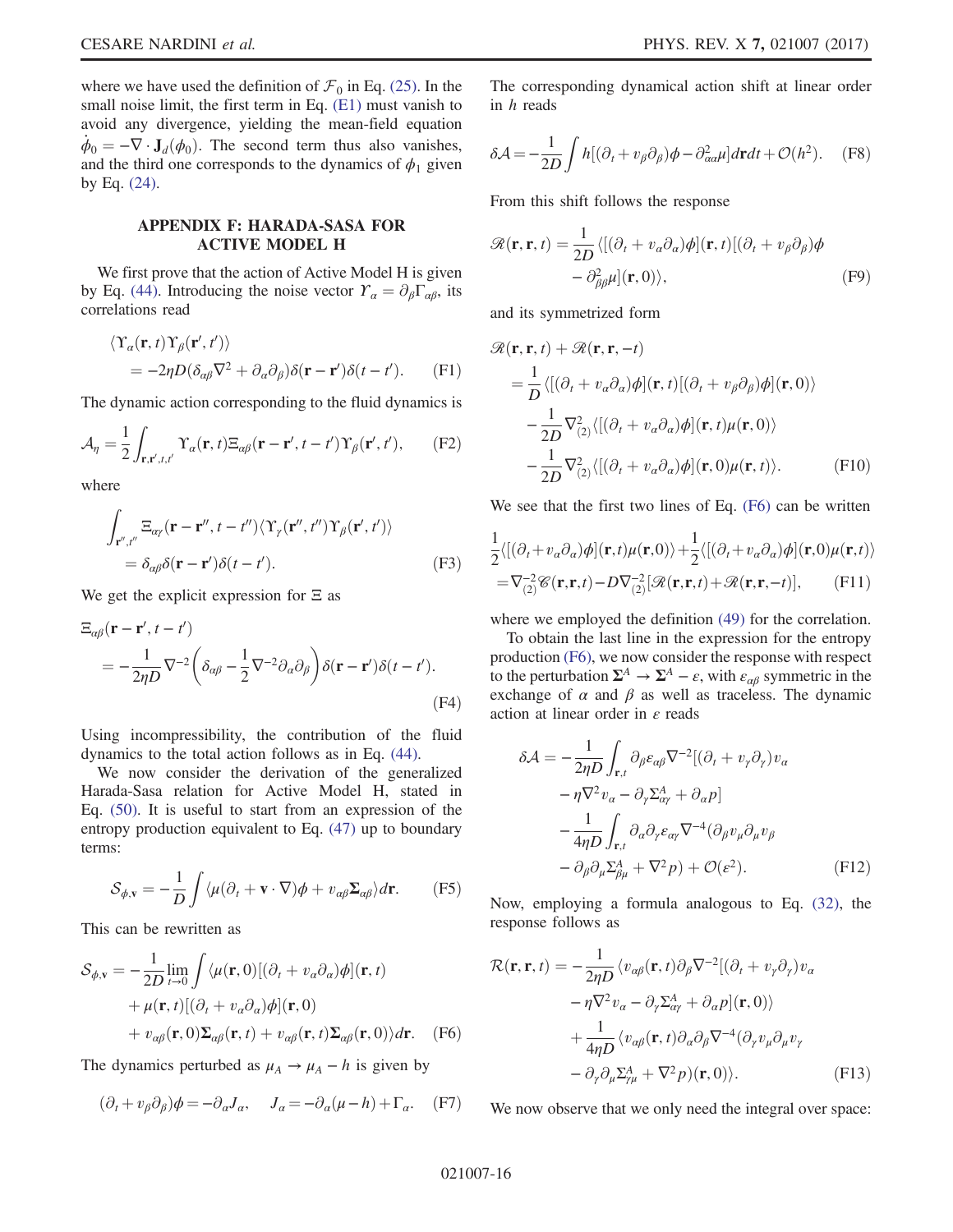$$
\int \mathcal{R}(\mathbf{r}, \mathbf{r}, t) d\mathbf{r} = \frac{1}{2D} \int \langle v_{\alpha\beta}(\mathbf{r}, t) v_{\alpha\beta}(\mathbf{r}, 0) \rangle d\mathbf{r} \n+ \frac{1}{4\eta D} \int \langle v_{\alpha\beta}(\mathbf{r}, t) \Sigma_{\alpha\beta}(\mathbf{r}, 0) \rangle d\mathbf{r} \n+ \frac{1}{4\eta D} \int \langle v_{\alpha}(\mathbf{r}, t) (\partial_t + v_{\gamma} \partial_{\gamma}) v_{\alpha}(\mathbf{r}, 0) \rangle d\mathbf{r},
$$
\n(F14)

where we have used the incompressibility condition and integration by parts to eliminate both the pressure term and the contribution given by the third and the fourth line of Eq. [\(F13\).](#page-15-2) In the  $t \to 0$  limit, we have

$$
\lim_{t \to 0} \int \langle v_{\alpha}(\mathbf{r}, t) (\partial_t + v_{\gamma} \partial_{\gamma}) v_{\alpha}(\mathbf{r}, 0) \rangle d\mathbf{r}
$$
\n
$$
= \int \langle \frac{1}{2} \partial_t v_{\alpha}^2(\mathbf{r}, 0) + v_{\alpha} v_{\gamma} \partial_{\gamma} v_{\alpha}(\mathbf{r}, 0) \rangle d\mathbf{r} = 0. \quad \text{(F15)}
$$

<span id="page-16-9"></span>Using the definition of  $\mathcal C$  in Eq. [\(49\),](#page-9-4) we obtain

$$
\lim_{t \to 0} \int [\mathcal{R}(\mathbf{r}, \mathbf{r}, t) + \mathcal{R}(\mathbf{r}, \mathbf{r}, -t)] d\mathbf{r}
$$
\n
$$
= \frac{1}{D} \lim_{t \to 0} \int \mathcal{C}(\mathbf{r}, \mathbf{r}, t) d\mathbf{r}
$$
\n
$$
+ \frac{1}{4\eta D} \lim_{t \to 0} \int \langle v_{\alpha\beta}(\mathbf{r}, t) \Sigma_{\alpha\beta}(\mathbf{r}, 0) \rangle d\mathbf{r}
$$
\n
$$
+ \frac{1}{4\eta D} \lim_{t \to 0} \int \langle v_{\alpha\beta}(\mathbf{r}, 0) \Sigma_{\alpha\beta}(\mathbf{r}, t) \rangle d\mathbf{r}.
$$
\n(F16)

Plugging Eqs. [\(F10\)](#page-15-3) and [\(F16\)](#page-16-9) into Eq. [\(F6\)](#page-15-1), we finally get

$$
S_{\phi,\mathbf{v}} = \frac{1}{D} \lim_{t \to 0} \int \nabla_{(2)}^{-2} \{ D[\mathcal{R}(\mathbf{r}, \mathbf{r}, t) + \mathcal{R}(\mathbf{r}, \mathbf{r}, -t)] - \mathcal{C}(\mathbf{r}, \mathbf{r}, t) \} d\mathbf{r} + \frac{2\eta}{D} \lim_{t \to 0} \int \{ \mathcal{C}(\mathbf{r}, \mathbf{r}, t) - D[\mathcal{R}(\mathbf{r}, \mathbf{r}, t) + \mathcal{R}(\mathbf{r}, \mathbf{r}, -t)] \} d\mathbf{r}.
$$
\n(F17)

The generalized Harada-Sasa relation [\(50\)](#page-9-0) is deduced by Fourier transforming in space and time.

- <span id="page-16-0"></span>[1] M. C. Marchetti, J. F. Joanny, S. Ramaswamy, T. B. Liverpool, J. Prost, Madan Rao, and R. Aditi Simha, Hydrodynamics of Soft Active Matter, [Rev. Mod. Phys.](https://doi.org/10.1103/RevModPhys.85.1143) 85, [1143 \(2013\).](https://doi.org/10.1103/RevModPhys.85.1143)
- <span id="page-16-1"></span>[2] T. Vicsek, A. Czirók, E. Ben-Jacob, I. Cohen, and O. Shochet, Novel Type of Phase Transition in a System of Self-Driven Particles, [Phys. Rev. Lett.](https://doi.org/10.1103/PhysRevLett.75.1226) 75, 1226 [\(1995\).](https://doi.org/10.1103/PhysRevLett.75.1226)
- [3] G. Grégoire and H. Chaté, Onset of Collective and Cohesive Motion, Phys. Rev. Lett. 92[, 025702 \(2004\).](https://doi.org/10.1103/PhysRevLett.92.025702)
- [4] A. P. Solon, H. Chaté, and J. Tailleur, From Phase to Microphase Separation in Flocking Models: The Essential Role of Nonequilibrium Fluctuations, [Phys. Rev. Lett.](https://doi.org/10.1103/PhysRevLett.114.068101) 114, [068101 \(2015\).](https://doi.org/10.1103/PhysRevLett.114.068101)
- [5] J. Deseigne, O. Dauchot, and H. Chaté, Collective Motion of Vibrated Polar Disks, [Phys. Rev. Lett.](https://doi.org/10.1103/PhysRevLett.105.098001) 105, 098001 [\(2010\).](https://doi.org/10.1103/PhysRevLett.105.098001)
- [6] A. Bricard, J.-B. Caussin, N. Desreumaux, O. Dauchot, and D. Bartolo, Emergence of Macroscopic Directed Motion in Populations of Motile Colloids, [Nature \(London\)](https://doi.org/10.1038/nature12673) 503, 95 [\(2013\).](https://doi.org/10.1038/nature12673)
- <span id="page-16-2"></span>[7] H. H. Wensink, J. Dunkel, S. Heidenreich, K. Drescher, R. E. Goldstein, H. Lowen, and J. M. Yeomans, Mesoscale Turbulence in Living Fluids, [Proc. Natl. Acad. Sci.](https://doi.org/10.1073/pnas.1202032109) U.S.A. 109[, 14308 \(2012\)](https://doi.org/10.1073/pnas.1202032109).
- <span id="page-16-3"></span>[8] V. Schaller, C. Weber, C. Semmrich, E. Frey, and A. R. Bausch, Polar Patterns of Driven Filaments, [Nature](https://doi.org/10.1038/nature09312) (London) 467[, 73 \(2010\)](https://doi.org/10.1038/nature09312).
- [9] Y. Sumino, K. H. Nagai, Y. Shitaka, D. Tanaka, K. Yoshikawa, H. Chaté, and K. Oiwa, Large-Scale Vortex Lattice Emerging from Collectively Moving Microtubules, [Nature \(London\)](https://doi.org/10.1038/nature10874) 483, 448 (2012).
- <span id="page-16-4"></span>[10] J. Tailleur and M.E. Cates, Statistical Mechanics of Interacting Run-and-Tumble Bacteria, [Phys. Rev. Lett.](https://doi.org/10.1103/PhysRevLett.100.218103) 100[, 218103 \(2008\)](https://doi.org/10.1103/PhysRevLett.100.218103).
- [11] Y. Fily and M. Cristina Marchetti, Athermal Phase Separation of Self-Propelled Particles with No Alignment, Phys. Rev. Lett. 108[, 235702 \(2012\).](https://doi.org/10.1103/PhysRevLett.108.235702)
- <span id="page-16-7"></span>[12] M. E. Cates and J. Tailleur, Motility-Induced Phase Separation, [Annu. Rev. Condens. Matter Phys.](https://doi.org/10.1146/annurev-conmatphys-031214-014710) 6, 219 (2015).
- [13] S.C. Takatori, W. Yan, and J.F. Brady, Swim Pressure: Stress Generation in Active Matter, [Phys. Rev. Lett.](https://doi.org/10.1103/PhysRevLett.113.028103) 113, [028103 \(2014\).](https://doi.org/10.1103/PhysRevLett.113.028103)
- [14] X. Yang, M. Lisa Manning, and M. Cristina Marchetti, Aggregation and Segregation of Confined Active Particles, Soft Matter 10[, 6477 \(2014\)](https://doi.org/10.1039/C4SM00927D).
- [15] T. Speck, J. Bialké, A. M. Menzel, and H. Lowen, *Effective* Cahn-Hilliard Equation for the Phase Separation of Active Brownian Particles, [Phys. Rev. Lett.](https://doi.org/10.1103/PhysRevLett.112.218304) 112, 218304 [\(2014\).](https://doi.org/10.1103/PhysRevLett.112.218304)
- <span id="page-16-6"></span>[16] A. P. Solon, M. E. Cates, and J. Tailleur, Active Brownian Particles and Run-and-Tumble Particles: A Comparative Study, [Eur. Phys. J. Spec. Top.](https://doi.org/10.1140/epjst/e2015-02457-0) 224, 1231 (2015).
- [17] F. Ginot, I. Theurkauff, D. Levis, C. Ybert, L. Bocquet, L. Berthier, and C. Cottin-Bizonne, Nonequilibrium Equation of State in Suspensions of Active Colloids, [Phys. Rev. X](https://doi.org/10.1103/PhysRevX.5.011004) 5, [011004 \(2015\).](https://doi.org/10.1103/PhysRevX.5.011004)
- [18] S. C. Takatori and J. F. Brady, Towards a Thermodynamics of Active Matter, Phys. Rev. E 91[, 032117 \(2015\)](https://doi.org/10.1103/PhysRevE.91.032117).
- [19] T. F. F. Farage, P. Krinninger, and J. M. Brader, *Effective* Interactions in Active Brownian Suspensions, [Phys. Rev. E](https://doi.org/10.1103/PhysRevE.91.042310) 91[, 042310 \(2015\).](https://doi.org/10.1103/PhysRevE.91.042310)
- [20] U. Marini Bettolo Marconi and C. Maggi, Towards a Statistical Mechanical Theory of Active Fluids, [Soft Matter](https://doi.org/10.1039/C5SM01718A) 11[, 8768 \(2015\)](https://doi.org/10.1039/C5SM01718A).
- <span id="page-16-8"></span>[21] A. P. Solon, J. Stenhammar, M. E. Cates, Y. Kafri, and J. Tailleur, Generalized Thermodynamics of Phase Equilibria in Scalar Active Matter, [arXiv:1609.03483.](http://arXiv.org/abs/1609.03483)
- <span id="page-16-5"></span>[22] L. F. Cugliandolo, *The Effective Temperature*, [J. Phys. A](https://doi.org/10.1088/1751-8113/44/48/483001) 44[, 483001 \(2011\).](https://doi.org/10.1088/1751-8113/44/48/483001)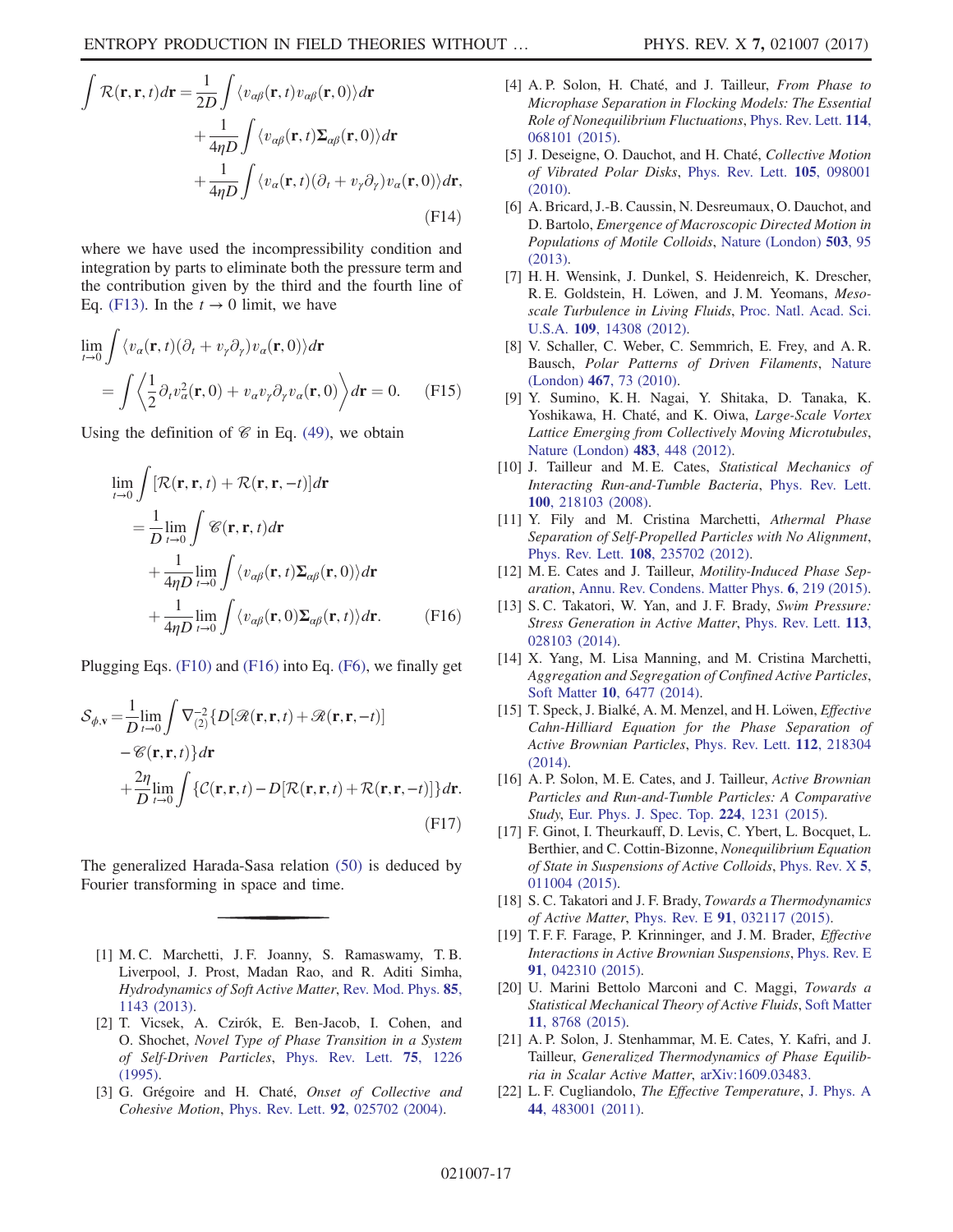- [23] D. Loi, S. Mossa, and L.F. Cugliandolo, *Effective* Temperature of Active Matter, [Phys. Rev. E](https://doi.org/10.1103/PhysRevE.77.051111) 77, 051111 [\(2008\).](https://doi.org/10.1103/PhysRevE.77.051111)
- [24] D. Loi, S. Mossa, and L. F. Cugliandolo, *Effective Temper*ature of Active Complex Matter, [Soft Matter](https://doi.org/10.1039/c0sm01484b) 7, 3726 [\(2011\).](https://doi.org/10.1039/c0sm01484b)
- <span id="page-17-13"></span>[25] D. Levis and L. Berthier, From Single-Particle to Collective Effective Temperatures in an Active Fluid of Self-Propelled Particles, [Europhys. Lett.](https://doi.org/10.1209/0295-5075/111/60006) 111, 60006 (2015).
- [26] B. Lander, J. Mehl, V. Blickle, C. Bechinger, and U. Seifert, Noninvasive Measurement of Dissipation in Colloidal Systems, Phys. Rev. E 86[, 030401 \(2012\).](https://doi.org/10.1103/PhysRevE.86.030401)
- <span id="page-17-0"></span>[27] D. Mizuno, C. Tardin, C. F. Schmidt, and F. C. MacKintosh, Nonequilibrium Mechanics of Active Cytoskeletal Networks, Science 315[, 370 \(2007\)](https://doi.org/10.1126/science.1134404).
- [28] C. Wilhelm, *Out-of-Equilibrium Microrheology Inside* Living Cells, Phys. Rev. Lett. 101[, 028101 \(2008\).](https://doi.org/10.1103/PhysRevLett.101.028101)
- [29] F. Gallet, D. Arcizet, P. Bohec, and A. Richert, Power Spectrum of Out-of-Equilibrium Forces in Living Cells: Amplitude and Frequency Dependence, [Soft Matter](https://doi.org/10.1039/b901311c) 5, [2947 \(2009\).](https://doi.org/10.1039/b901311c)
- [30] É. Fodor, M. Guo, N. S. Gov, P. Visco, D. A. Weitz, and F. van Wijland, Activity-Driven Fluctuations in Living Cells, [Europhys. Lett.](https://doi.org/10.1209/0295-5075/110/48005) 110, 48005 (2015).
- [31] W. W. Ahmed, E. Fodor, M. Almonacid, M. Bussonnier, M.-H. Verlhac, N. S. Gov, P. Visco, F. van Wijland, and T. Betz, Active Mechanics Reveal Molecular-Scale Force Kinetics in Living Oocytes, [arXiv:1510.08299.](http://arXiv.org/abs/1510.08299)
- <span id="page-17-1"></span>[32] T. Bodineau and B. Derrida, Cumulants and Large Deviations of the Current through Non-equilibrium Steady States, C.R. Phys. 8[, 540 \(2007\).](https://doi.org/10.1016/j.crhy.2007.04.014)
- [33] T. Bodineau and B. Derrida, Current Fluctuations in Nonequilibrium Diffusive Systems: An Additivity Principle, Phys. Rev. Lett. 92[, 180601 \(2004\).](https://doi.org/10.1103/PhysRevLett.92.180601)
- [34] L. Bertini, A. De Sole, D. Gabrielli, G. Jona-Lasinio, and C. Landim, Current Fluctuations in Stochastic Lattice Gases, Phys. Rev. Lett. 94[, 030601 \(2005\).](https://doi.org/10.1103/PhysRevLett.94.030601)
- <span id="page-17-10"></span>[35] L. Bertini, A. De Sole, D. Gabrielli, G. Jona-Lasinio, and C. Landim, Macroscopic Fluctuation Theory, [Rev. Mod.](https://doi.org/10.1103/RevModPhys.87.593) Phys. 87[, 593 \(2015\).](https://doi.org/10.1103/RevModPhys.87.593)
- [36] S. Pilgram, A. N. Jordan, E. V. Sukhorukov, and M. Büttiker, Stochastic Path Integral Formulation of Full Counting Statistics, Phys. Rev. Lett. 90[, 206801 \(2003\).](https://doi.org/10.1103/PhysRevLett.90.206801)
- [37] C. Battle, C. P. Broedersz, N. Fakhri, V. F. Geyer, J. Howard, C. F. Schmidt, and F. C. MacKintosh, Broken Detailed Balance at Mesoscopic Scales in Active Biological Systems, Science 352[, 604 \(2016\)](https://doi.org/10.1126/science.aac8167).
- <span id="page-17-2"></span>[38] U. Seifert, Stochastic Thermodynamics, Fluctuation Theorems and Molecular Machines, [Rep. Prog. Phys.](https://doi.org/10.1088/0034-4885/75/12/126001) 75, [126001 \(2012\).](https://doi.org/10.1088/0034-4885/75/12/126001)
- <span id="page-17-12"></span>[39] J.L. Lebowitz and H. Spohn, A Gallavotti-Cohen-Type Symmetry in the Large Deviation Functional for Stochastic Dynamics, [J. Stat. Phys.](https://doi.org/10.1023/A:1004589714161) 95, 333 (1999).
- [40] C. Maes, The Fluctuation Theorem as a Gibbs Property, [J. Stat. Phys.](https://doi.org/10.1023/A:1004541830999) 95, 367 (1999).
- <span id="page-17-3"></span>[41] J. Kurchan, Fluctuation Theorem for Stochastic Dynamics, J. Phys. A 31[, 3719 \(1998\).](https://doi.org/10.1088/0305-4470/31/16/003)
- [42] D. A. Egolf, Equilibrium Regained: From Nonequilibrium Chaos to Statistical Mechanics, [Science](https://doi.org/10.1126/science.287.5450.101) 287, 101 [\(2000\).](https://doi.org/10.1126/science.287.5450.101)
- <span id="page-17-14"></span>[43] S.-W. Wang, K. Kawaguchi, S.-i. Sasa, and L.-H. Tang, Entropy Production of Nano Systems with Timescale Separation, Phys. Rev. Lett. 117[, 070601 \(2016\).](https://doi.org/10.1103/PhysRevLett.117.070601)
- <span id="page-17-17"></span>[44] S. Bo and A. Celani, Entropy Production in Stochastic Systems with Fast and Slow Time-Scales, [J. Stat. Phys.](https://doi.org/10.1007/s10955-014-0922-1) 154[, 1325 \(2014\).](https://doi.org/10.1007/s10955-014-0922-1)
- [45] D. A. Egolf, Equilibrium Regained: From Nonequilibrium Chaos to Statistical Mechanics, [Science](https://doi.org/10.1126/science.287.5450.101) 287, 101 [\(2000\).](https://doi.org/10.1126/science.287.5450.101)
- [46] L. Cerino and A. Puglisi, *Entropy Production for* Velocity-Dependent Macroscopic Forces: The Problem of Dissipation without Fluctuations, [Europhys. Lett.](https://doi.org/10.1209/0295-5075/111/40012) 111, [40012 \(2015\).](https://doi.org/10.1209/0295-5075/111/40012)
- <span id="page-17-11"></span>[47] T. Harada and S.-i. Sasa, *Equality Connecting Energy* Dissipation with a Violation of the Fluctuation-Response Relation, Phys. Rev. Lett. 95[, 130602 \(2005\)](https://doi.org/10.1103/PhysRevLett.95.130602).
- [48] P.-S. Shim, H.-M. Chun, and J.D. Noh, Macroscopic Time-Reversal Symmetry Breaking at a Nonequilibrium Phase Transition, Phys. Rev. E 93[, 012113 \(2016\).](https://doi.org/10.1103/PhysRevE.93.012113)
- [49] C. Kwon, J. Yeo, H. K. Lee, and H. Park, Anomalous Entropy Production in the Presence of Momentum-Dependent Forces, [arXiv:1506.02339 \[Phys. Rev. Lett.](http://arXiv.org/abs/1506.02339) [\(to be published\)\].](http://arXiv.org/abs/1506.02339)
- [50] D. Chaudhuri, Active Brownian Particles: Entropy Pro-duction and Fluctuation Response, [Phys. Rev. E](https://doi.org/10.1103/PhysRevE.90.022131) 90, [022131 \(2014\).](https://doi.org/10.1103/PhysRevE.90.022131)
- [51] D. Chaudhuri, Entropy Production by Active Particles: Coupling of Odd and Even Functions of Velocity, [Phys.](https://doi.org/10.1103/PhysRevE.94.032603) Rev. E 94[, 032603 \(2016\).](https://doi.org/10.1103/PhysRevE.94.032603)
- <span id="page-17-15"></span>[52] É. Fodor, C. Nardini, M. E. Cates, J. Tailleur, P. Visco, and F.van Wijland, How Far from Equilibrium Is Active Matter?, Phys. Rev. Lett. 117[, 038103 \(2016\).](https://doi.org/10.1103/PhysRevLett.117.038103)
- <span id="page-17-4"></span>[53] R. Wittkowski, A. Tiribocchi, J. Stenhammar, R. J. Allen, D. Marenduzzo, and M. E. Cates, Scalar φ4 Field Theory for Active-Particle Phase Separation, [Nat. Commun.](https://doi.org/10.1038/ncomms5351) 5, [4351 \(2014\).](https://doi.org/10.1038/ncomms5351)
- <span id="page-17-5"></span>[54] J. Stenhammar, A. Tiribocchi, R. J. Allen, D. Marenduzzo, and M. E. Cates, Continuum Theory of Phase Separation Kinetics for Active Brownian Particles, [Phys. Rev. Lett.](https://doi.org/10.1103/PhysRevLett.111.145702) 111[, 145702 \(2013\)](https://doi.org/10.1103/PhysRevLett.111.145702).
- [55] M. E. Cates and J. Tailleur, When Are Active Brownian Particles and Run-and-Tumble Particles Equivalent? Consequences for Motility-Induced Phase Separation, [Europhys. Lett.](https://doi.org/10.1209/0295-5075/101/20010) 101, 20010 (2013).
- <span id="page-17-6"></span>[56] P.C. Hohenberg and B.I. Halperin, Theory of Dynamic Critical Phenomena, [Rev. Mod. Phys.](https://doi.org/10.1103/RevModPhys.49.435) 49, 435 [\(1977\).](https://doi.org/10.1103/RevModPhys.49.435)
- <span id="page-17-16"></span>[57] P. M. Chaikin and T. C. Lubensky, *Principles of* Condensed Matter Physics (Cambridge University Press, Cambridge, England, 2000), Vol. 1.
- <span id="page-17-8"></span><span id="page-17-7"></span>[58] M. Kardar, G. Parisi, and Y.-C. Zhang, Dynamic Scaling of Growing Interfaces, [Phys. Rev. Lett.](https://doi.org/10.1103/PhysRevLett.56.889) 56, 889 (1986).
- [59] S. F. Edwards and D. R. Wilkinson, The Surface Statistics of a Granular Aggregate, in Proceedings of the Royal Society of London A: Mathematical, Physical and Engineering Sciences (The Royal Society, London, 1982), Vol. 381, pp. 17–31.
- <span id="page-17-9"></span>[60] W. G. Faris and G. Jona-Lasinio, Large Fluctuations for a Nonlinear Heat Equation with Noise, [J. Phys. A](https://doi.org/10.1088/0305-4470/15/10/011) 15, 3025 [\(1982\).](https://doi.org/10.1088/0305-4470/15/10/011)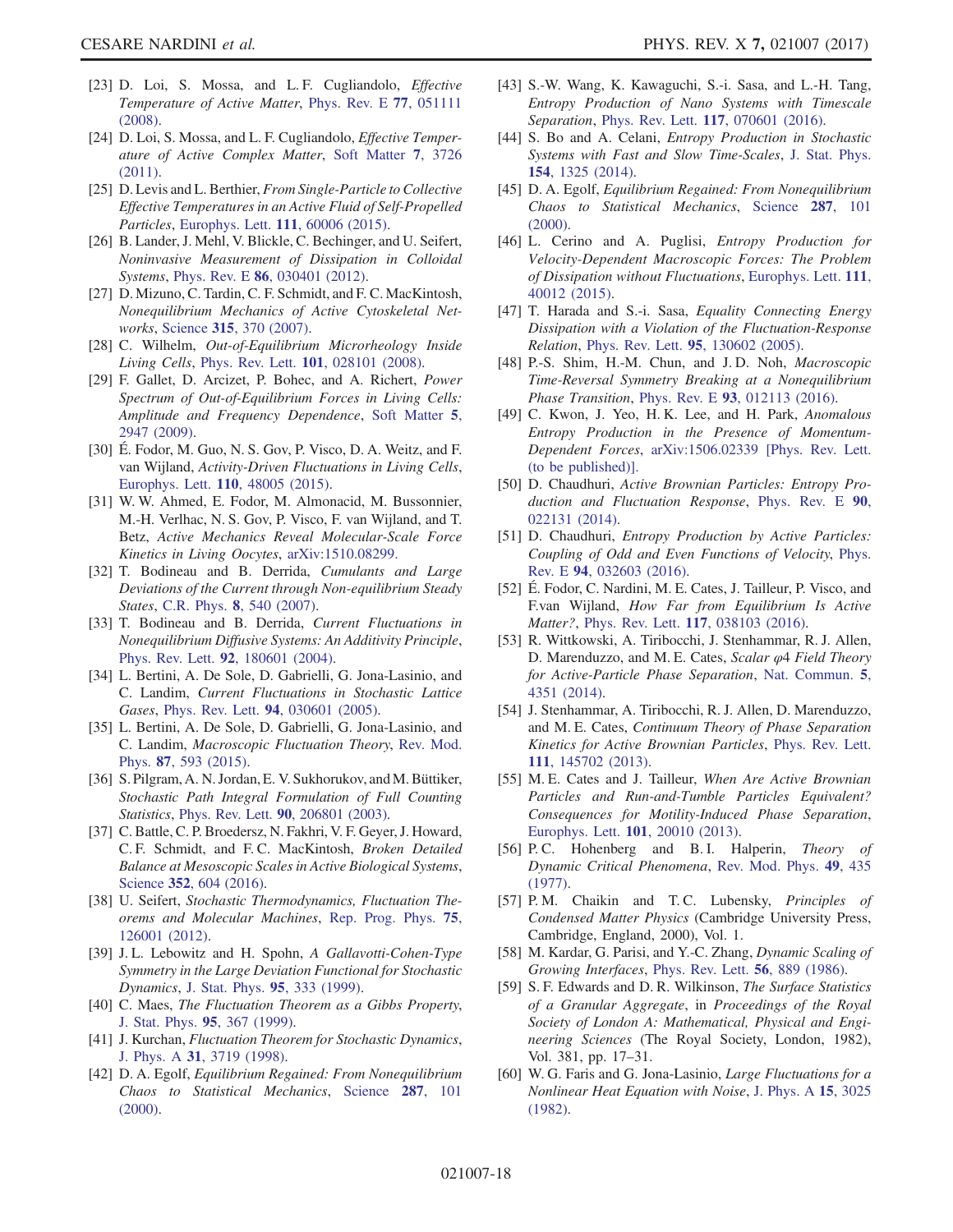- [61] H. Touchette, The Large Deviation Approach to Statistical Mechanics, [Phys. Rep.](https://doi.org/10.1016/j.physrep.2009.05.002) 478, 1 (2009).
- [62] H. Touchette and R. J. Harris, Large Deviation Approach to Nonequilibrium Systems, edited by R. Klages, W. Just, and C. Jarzynski, Nonequilibrium Statistical Physics of Small Systems: Fluctuation Relations and Beyond (Wiley-VCH, Weinheim, 2013), p. 335.
- [63] J. Tailleur, J. Kurchan, and V. Lecomte, Mapping Out-of-Equilibrium into Equilibrium in One-Dimensional Trans-port Models, J. Phys. A 41[, 505001 \(2008\).](https://doi.org/10.1088/1751-8113/41/50/505001)
- <span id="page-18-1"></span>[64] F. Bouchet, K. Gawedzki, and C. Nardini, Perturbative Calculation of Quasi-potential in Non-equilibrium Diffusions: A Mean-Field Example, [J. Stat. Phys.](https://doi.org/10.1007/s10955-016-1503-2) 163, 1157 [\(2016\).](https://doi.org/10.1007/s10955-016-1503-2)
- [65] B. Derrida, Microscopic versus Macroscopic Approaches to Non-equilibrium Systems, [J. Stat. Mech. \(2011\)](https://doi.org/10.1088/1742-5468/2011/01/P01030) [P01030.](https://doi.org/10.1088/1742-5468/2011/01/P01030)
- <span id="page-18-0"></span>[66] D. S. Dean, Langevin Equation for the Density of a System of Interacting Langevin Processes, [J. Phys. A](https://doi.org/10.1088/0305-4470/29/24/001) 29, L613 [\(1996\).](https://doi.org/10.1088/0305-4470/29/24/001)
- [67] M. Doi, Second Quantization Representation for Classical Many-Particle System, J. Phys. A 9[, 1465 \(1976\)](https://doi.org/10.1088/0305-4470/9/9/008).
- [68] L. Peliti, Path Integral Approach to Birth-Death Processes on a Lattice, J. Phys. 46[, 1469 \(1985\)](https://doi.org/10.1051/jphys:019850046090146900).
- <span id="page-18-5"></span>[69] H.-K. Janssen, On a Lagrangean for Classical Field Dynamics and Renormalization Group Calculations of Dynamical Critical Properties, [Z. Phys. B](https://doi.org/10.1007/BF01316547) 23, 377 [\(1976\).](https://doi.org/10.1007/BF01316547)
- [70] J. Tailleur, J. Kurchan, and V. Lecomte, *Mapping Non*equilibrium onto Equilibrium: The Macroscopic Fluctuations of Simple Transport Models, [Phys. Rev. Lett.](https://doi.org/10.1103/PhysRevLett.99.150602) 99, [150602 \(2007\).](https://doi.org/10.1103/PhysRevLett.99.150602)
- <span id="page-18-2"></span>[71] K. Mallick, M. Moshe, and H. Orland, A Field-Theoretic Approach to Non-equilibrium Work Identities, [J. Phys. A](https://doi.org/10.1088/1751-8113/44/9/095002) 44[, 095002 \(2011\).](https://doi.org/10.1088/1751-8113/44/9/095002)
- [72] T. Leonard, B. Lander, U. Seifert, and T. Speck, Stochastic Thermodynamics of Fluctuating Density Fields: Nonequilibrium Free Energy Differences under Coarse-Graining, J. Chem. Phys. 139[, 204109 \(2013\).](https://doi.org/10.1063/1.4833136)
- [73] P. I. Hurtado, C. Pérez-Espigares, J. J. del Pozo, and P. L. Garrido, Symmetries in Fluctuations Far from Equilibrium, [Proc. Natl. Acad. Sci. U.S.A.](https://doi.org/10.1073/pnas.1013209108) 108, 7704 (2011).
- [74] G. Gradenigo, A. Puglisi, and A. Sarracino, Entropy Production in Non-equilibrium Fluctuating Hydrodynamics, J. Chem. Phys. 137[, 014509 \(2012\)](https://doi.org/10.1063/1.4731633).
- <span id="page-18-3"></span>[75] S. Toyabe, T. Okamoto, T. Watanabe-Nakayama, H. Taketani, S. Kudo, and E. Muneyuki, Nonequilibrium Energetics of a Single F1-ATPase Molecule, [Phys. Rev.](https://doi.org/10.1103/PhysRevLett.104.198103) Lett. **104**[, 198103 \(2010\)](https://doi.org/10.1103/PhysRevLett.104.198103).
- [76] S. Toyabe, H.-R. Jiang, T. Nakamura, Y. Murayama, and M. Sano, Experimental Test of a New Equality: Measuring Heat Dissipation in an Optically Driven Colloidal System, Phys. Rev. E 75[, 011122 \(2007\)](https://doi.org/10.1103/PhysRevE.75.011122).
- [77] É. Fodor, W. W. Ahmed, M. Almonacid, M. Bussonnier, N. S. Gov, M.-H. Verlhac, T. Betz, P. Visco, and F. van Wijland, Nonequilibrium Dissipation in Living Oocytes, [Europhys. Lett.](https://doi.org/10.1209/0295-5075/116/30008) 116, 30008 (2016).
- <span id="page-18-4"></span>[78] M. Paoluzzi, C. Maggi, U. Marini Bettolo Marconi, and N. Gnan, Critical Phenomena in Active Matter, [arXiv:1609.03483 \[Phys. Rev. Lett. \(to be published\)\].](http://arXiv.org/abs/1609.03483)
- [79] K. Sekimoto, Stochastic Energetics (Springer, Berlin, 2010), Vol. 799.
- <span id="page-18-6"></span>[80] L. Onsager and S. Machlup, Fluctuations and Irreversible Processes, Phys. Rev. 91[, 1505 \(1953\).](https://doi.org/10.1103/PhysRev.91.1505)
- [81] P.C. Martin, E.D. Siggia, and H.A. Rose, Statistical Dynamics of Classical Systems, [Phys. Rev. A](https://doi.org/10.1103/PhysRevA.8.423) 8, 423 (1973).
- [82] C. De Dominicis, A Lagrangian Version of Halperin-Hohenberg-Ma Models for the Dynamics of Critical Phenomena, [Nuovo Cimento](https://doi.org/10.1007/BF02785928) 12, 567 (1975).
- <span id="page-18-7"></span>[83] N. G. Van Kampen, Stochastic Processes in Physics and Chemistry (Elsevier, New York, 1992), Vol. 1.
- <span id="page-18-8"></span>[84] J. Stenhammar, R. Wittkowski, D. Marenduzzo, and M. E. Cates, Light-Induced Self-Assembly of Active Rectification Devices, Sci. Adv. 2[, e1501850 \(2016\)](https://doi.org/10.1126/sciadv.1501850).
- <span id="page-18-9"></span>[85] R. Kubo, *The Fluctuation-Dissipation Theorem*, [Rep.](https://doi.org/10.1088/0034-4885/29/1/306) Prog. Phys. 29[, 255 \(1966\)](https://doi.org/10.1088/0034-4885/29/1/306).
- [86] L. Berthier and J. Kurchan, Non-equilibrium Glass Transitions in Driven and Active Matter, [Nat. Phys.](https://doi.org/10.1038/nphys2592) 9, 310 [\(2013\).](https://doi.org/10.1038/nphys2592)
- <span id="page-18-10"></span>[87] J. M. Deutsch and O. Narayan, *Energy Dissipation and* Fluctuation Response for Particles in Fluids, [Phys. Rev. E](https://doi.org/10.1103/PhysRevE.74.026112) 74[, 026112 \(2006\).](https://doi.org/10.1103/PhysRevE.74.026112)
- <span id="page-18-11"></span>[88] T. Harada, Macroscopic Expression Connecting the Rate of Energy Dissipation with the Violation of the Fluctuation Response Relation, [Phys. Rev. E](https://doi.org/10.1103/PhysRevE.79.030106) 79, [030106R \(2009\)](https://doi.org/10.1103/PhysRevE.79.030106).
- <span id="page-18-12"></span>[89] D. Villamaina, A. Puglisi, and A. Vulpiani, The Fluctuation Dissipation Relation in Sub-diffusive Systems: The Case of Granular Single-File Diffusion, [J. Stat. Mech.](https://doi.org/10.1088/1742-5468/2008/10/L10001) [\(2008\) L10001.](https://doi.org/10.1088/1742-5468/2008/10/L10001)
- <span id="page-18-13"></span>[90] A. Tiribocchi, R. Wittkowski, D. Marenduzzo, and M. E. Cates, Active Model H: Scalar Active Matter in a Momentum-Conserving Fluid, [Phys. Rev. Lett.](https://doi.org/10.1103/PhysRevLett.115.188302) 115, [188302 \(2015\).](https://doi.org/10.1103/PhysRevLett.115.188302)
- <span id="page-18-14"></span>[91] A. J. Bray, Theory of Phase-Ordering Kinetics, [Adv. Phys.](https://doi.org/10.1080/00018739400101505) 43[, 357 \(1994\)](https://doi.org/10.1080/00018739400101505).
- <span id="page-18-15"></span>[92] E. Tjhung, C. Nardini, R. Wittkowski, and E. M. Cates, Light-Induced Self-Assembly of Active Rectification Devices (unpublished).
- <span id="page-18-16"></span>[93] E. Bertin, M. Droz, and G. Grégoire, Boltzmann and Hydrodynamic Description for Self-Propelled Particles, Phys. Rev. E 74[, 022101 \(2006\)](https://doi.org/10.1103/PhysRevE.74.022101).
- [94] T. B. Liverpool and M. Cristina Marchetti, Bridging the Microscopic and the Hydrodynamic in Active Filament Solutions, [Europhys. Lett.](https://doi.org/10.1209/epl/i2004-10414-0) 69, 846 (2005).
- [95] E. Bertin, H. Chaté, F. Ginelli, S. Mishra, A. Peshkov, and S. Ramaswamy, Mesoscopic Theory for Fluctuating Active Nematics, New J. Phys. 15[, 085032 \(2013\).](https://doi.org/10.1088/1367-2630/15/8/085032)
- [96] T. Ihle, Kinetic Theory of Flocking: Derivation of Hydrodynamic Equations, Phys. Rev. E 83[, 030901 \(2011\).](https://doi.org/10.1103/PhysRevE.83.030901)
- [97] A. G. Thompson, J. Tailleur, M. E. Cates, and R. A. Blythe, Lattice Models of Nonequilibrium Bacterial Dynamics, [J. Stat. Mech. \(2011\) P02029.](https://doi.org/10.1088/1742-5468/2011/02/P02029)
- <span id="page-18-17"></span>[98] M. E. Cates, D. Marenduzzo, I. Pagonabarraga, and J. Tailleur, Arrested Phase Separation in Reproducing Bacteria Creates a Generic Route to Pattern Formation, [Proc. Natl. Acad. Sci. U.S.A.](https://doi.org/10.1073/pnas.1001994107) 107, 11715 (2010).
- [99] L. Chen, J. Toner, and C. F. Lee, Critical Phenomenon of the Order-Disorder Transition in Incompressible Active Fluids, New J. Phys. 17[, 042002 \(2015\).](https://doi.org/10.1088/1367-2630/17/4/042002)